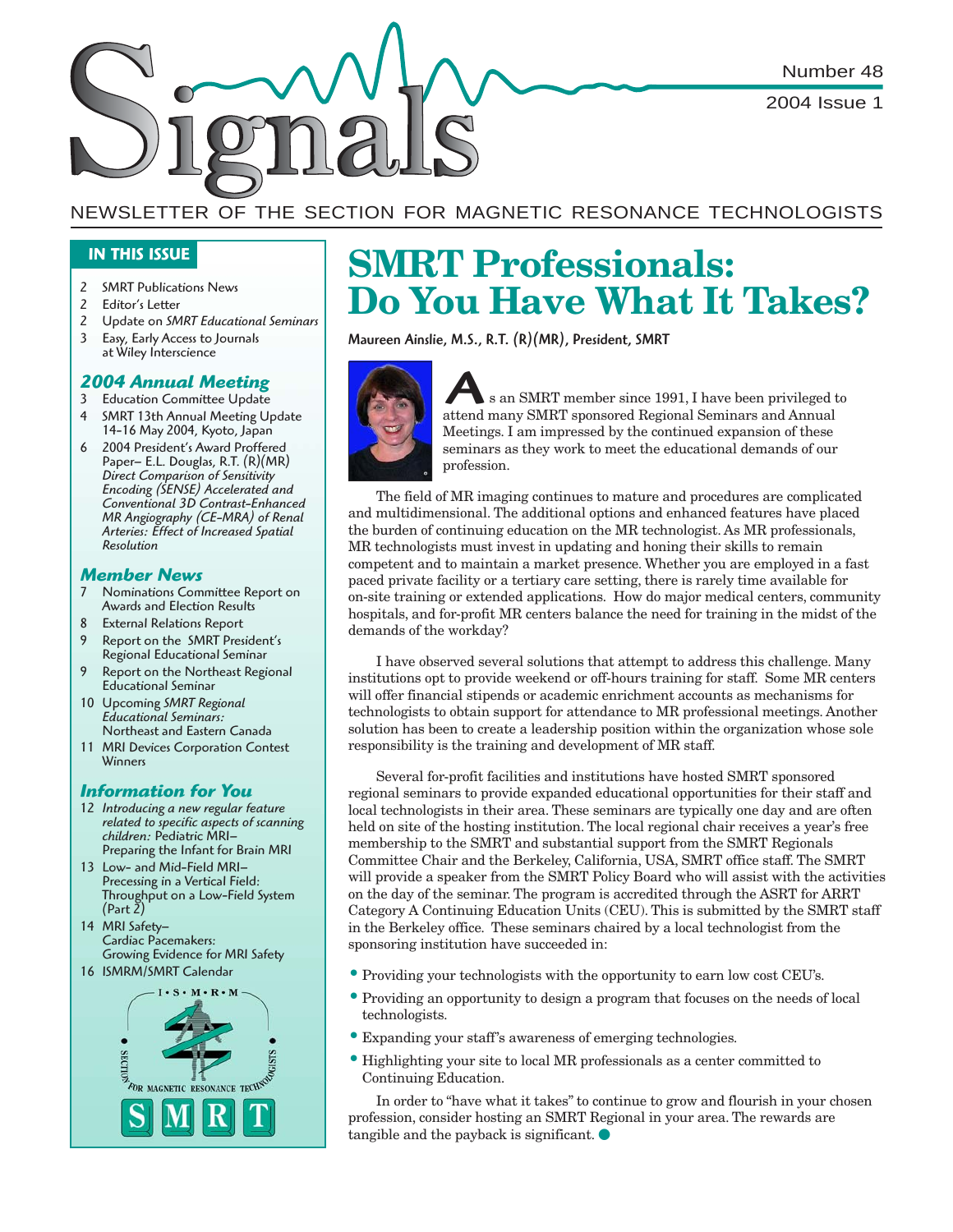## **Editor's Letter**

Julie Strandt-Peay, B.S.M., R.T. (R)(MR)



# G reetings.

In this issue of *Signals* we bring you news of SMRT activities from near and far. President **Maureen Ainslie** provokes thought with her question about professional-

ism and how the SMRT is a factor for those of us in the MR field. **Anne Sawyer-Glover** begins her duties as editor of the home study series and shares information about the accompanying offering. **Greg Brown**, Publications Committee Chair, explains how to gain early access to journals. **Julia Lowe**, Education Committee Chair, enthusiastically announces the results of this year's abstract submissions. **Jim Stuppino**, Program Committee Chair, invites you to the rapidly approaching 13th Annual SMRT Meeting. The program is listed for your review along with the paper by **Eric L. Douglas** which received the President's Award as the best overall submission.

The outcomes of recent elections are detailed by **John Koveleski**, Nominations and Awards Committee Chair. **Maureen Hood**, External Liaison, discusses the important topic of Radiology Physician Assistants and how this may affect you and your workplace. Regional Educational Seminars are becoming more frequent as evidenced by the reports in this issue. Be sure to check out reports from **Maureen Ainslie** who hosted her President's Seminar at the Duke University Campus and from **Vera Miller** and **Karen Rich** who hosted the Northeast Seminar in Boston. Future Regional Educational Seminars are scheduled at Bethlehem, Pennsylvania with **Linda Barnis, Megan Mullen,** and **Mark Perna** hosting and at the University of Ottawa with **Rick Heroux** and **Eric Murray** providing the leadership. Watch for the next issue of *Signals* for a report from Cleveland, Ohio from **Julia Lowe, John Dillinger,** and **Virginia Reilly.**

The winners of the MRI Devices Corporation case study contest are listed, anyone you know? Former SMRT Policy Board member **Michael Kean** introduces a new column in this issue discussing the concerns with Pediatric MRI. We appreciate contributions from our regular columnists **Bill Faulkner** and **Frank Shellock** who offer their columns on Low- and Mid-Field scanning and MR Safety, respectively. And as always check the calendars and announcements for upcoming events and activities pertaining to you!

## **Update on** *SMRT Educational Seminars*

Anne Marie Sawyer-Glover, B.S., R.T.(R)(MR), Editor, *SMRT Educational Seminars*



W e are especially fortunate to be sharing with you a most comprehensive review of *"The Role of Neuroimaging in the Diagnosis of Alzheimer's Disease"* in this quarterly issue of our home study program. Dr. Jeffrey R. Petrella and his co-authors, Drs. Coleman and Doraiswamy from Duke University Medical Center,

present a detailed report in "Neuroimaging and Early Diagnosis of Alzheimer's Disease: A Look to the Future." As the diagnosis and clinical treatment of this disease has challenged clinicians and researchers for decades, this all-inclusive article provides information beginning with the significant aspects of pathology and etiology through state-of-the-art imaging techniques in CT, MR, PET, and SPECT.

The SMRT home study program was implemented in 1998 as a way to provide SMRT members with quality educational MR material that provides credits necessary to maintain your registry and/or certification. In addition, these quarterly issues provide on-going education in a field that continues to grow and develop rapidly with regard to software and hardware, imaging techniques, clinical applications, and the on-going need for safety training. The current issue is the twenty-third SMRT home study. Accreditation for all issues is maintained annually by the SMRT. New members can obtain back issues from the SMRT office for twenty dollars each.

Kelly Baron, who has served as editor for the last six years, has succeeded enormously in providing not only the best in peer-reviewed articles but has also organized several issues written by the authors specifically for the SMRT members. Authors have included radiologists and clinicians (M.D.), researchers and scientists (Ph.D.), and technologists. A wide variety of home study topics have been presented including: basic physics, imaging sequences and artifacts, imaging at fields less than 1.0T, cardiac and breast imaging, body and brain imaging, MR angiography, musculoskeletal imaging, MR safety, and some of the more advanced techniques that are quickly becoming routine at many MR facilities: functional MRI, spectroscopy, and interventional procedures. Many, many thanks to Kelly and all of the people who have volunteered their time to review articles, write articles, write questions and answers, review questions and answers, and get these invaluable issues out to you, the members of the SMRT.

 $\frac{\textit{SMRT}}{\textit{Equational}}\\ \frac{\textit{Educational}}{\textit{Seminars}}$ 

# *The SMRT gratefully acknowledges* **MRI Devices Corporation**

Waukesha, Wisconsin, USA

for their generous support of the *2004 SMRT Educational Seminars* home study series. This donation demonstrates the consideration of MRI Devices Corporation for quality MR technologist education. Contact information can be found at: www.mridevices.com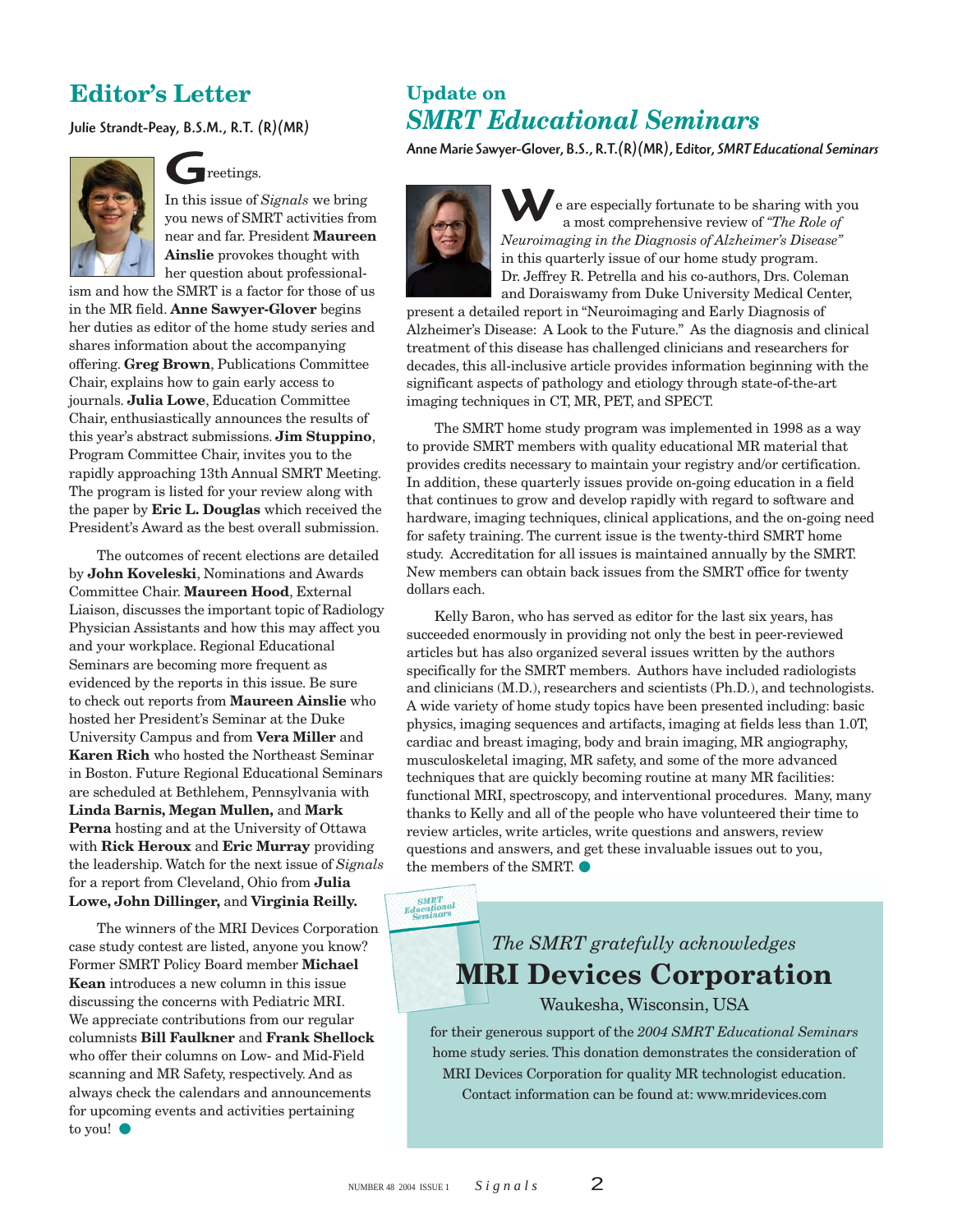# **Easy, Early Access to ISMRM Journals**

Greg Brown, R.T., SMRT Publications Committee Chair



s members of the SMRT we<br>to the two journals association the ISMRM. s members of the SMRT we can subscribe to the two journals associated with our

While not for every MRI technologist, the *Journal of Magnetic Resonance Imaging (JMRI)* and *Magnetic Resonance in Medicine (MRM),* published by John Wiley & Sons, are highly regarded journals that present current

perspectives and significant research in our field.

About 17% of our SMRT members currently subscribe to *JMRI* with a few subscribing to *MRM* alone, or both. Your journal subscription obviously includes the printed copy sent to your address, but you may not be aware that it also includes electronic access and a CD containing the previous year's journal issues.

If you already subscribe to these journals, enhance the value of your subscription with earlier access and the flexibility of the electronic journals. If you don't subscribe to *JMRI* or *MRM,* visit www.interscience.wiley.com and request a sample copy, to see what you are missing and help decide if this optional benefit of SMRT membership suits your educational needs.

### **Benefits of Online ISMRM Journal Access via** *Wiley InterScience*

#### **Quick and Powerful Searching!**

Browsing and Search functions in *Wiley InterScience* are intuitive, robust, and fast. All users are able to view tables of contents and article abstracts regardless of whether they hold a subscription to the title or not. Searches scan the entire database of tables of contents and abstracts.

All Product Searching is designed to allow users to locate the information they need across all *Wiley InterScience* products. Whether searching by title, keyword, or author, the results will point directly to the journal article, encyclopedia entry, or database you want. Intelligent linking within each publication will guide you to related material instantly.

#### **Profiled Alerts– A Free E-mail Service**

*Wiley InterScience* offers you the option to receive e-mail alerts based on a personal research profile. Profiled alerts are free to all registered users of *Wiley InterScience*– no subscriptions required. All details are at www.interscience.wiley.com/alerts.

### **Special Bonus Offer–**

A CD-ROM corresponding to your journal subscription will be sent to you free-of-charge as a value-added bonus for being a member of SMRT and choosing an optional subscription. The CD-ROM features:

- An archive of journal content from the previous calendar year.
- Navigation to content on the disk provided in HTML format to recreate a familiar Web-based interface.
- Tables of Contents and full articles from the journal presented electronically exactly as they appear in print.
- A direct link to *Wiley InterScience* registration page for SMRT member subscribers for quick and easy access to the journal's full-text electronic edition, featuring full-text content for all issues since January 1999.

# **Education Committee Update**

Julia Lowe, B.S., R.T. (R)(MR), 2004 Education Committee Chair



The Education Committee is excited to<br>report that once again a variety of high<br>quality papers have been submitted for quality papers have been submitted for consideration at the SMRT 13th Annual Meeting in Kyoto. When preparing their work for presentation, the authors decide if the work is to be considered for an oral presentation or a poster presentation. The author also indicates if the work is being done in a clinical setting or a research site. Abstracts tendered

are blinded as to author and institution by the SMRT office in Berkeley and then sent to a committee of reviewers for judging and scoring. To preserve resources, the reviewers received copies of the abstracts electronically and submitted their scores electronically, this year. If a member of the committee has an abstract submission, an alternate judge is used for those papers. This year the volunteer review committee members are: Karen Bove Bettis, Greg Brown, Bobbie Burrow, Muriel Cockburn, Cindy Hipps, John Koveleski, Scott Kurdilla, Candi Kaut Roth, and Adam Stevens. Alternate judges are Julia Lowe and Julie Strandt-Peay.

A standardized scale and set criteria are used by the reviewers when judging the abstracts. Each member of the review committee sends their scores to the SMRT office where the scores are combined and the final tally is made. Those papers with the highest scores are chosen for oral presentations within the didactic portion of the program. Posters are scored preliminarily prior to the Annual Meeting with the final judging occurring on site. This allows the appearance of the poster to be considered along with the content. Those with high scores are selected for discussion during the Friday evening Poster Reception. The paper with highest overall score receives the President's Award. The oral and poster presentations are awarded in Clinical Focus and Research Focus with first place, second place, and third place awards. The awards are presented during the Business Meeting on Saturday.

This year abstracts came from many countries throughout the world, demonstrating the truly international flavor of the SMRT. Following is the specific number of abstracts from each country: Australia 2, Belgium 1, Canada 8, China 1, Denmark 5, Germany 3, Korea 4, Netherlands 2, Poland 2, Singapore 2, Sweden 2, Taiwan 1, UK 2, USA 17. Of the 52 abstracts received from these 14 countries, 18 authors preferred an Oral presentation and 34 preferred Posters. Twenty authors indicated their work had a Research Focus and 32 authors stated their work had a Clinical Focus.

Thank you to everyone who took the time and exerted the effort to participate in this important part of the Annual Meeting by sharing your work and thank you to the Education Committee and Abstract Review Committee members for your contribution.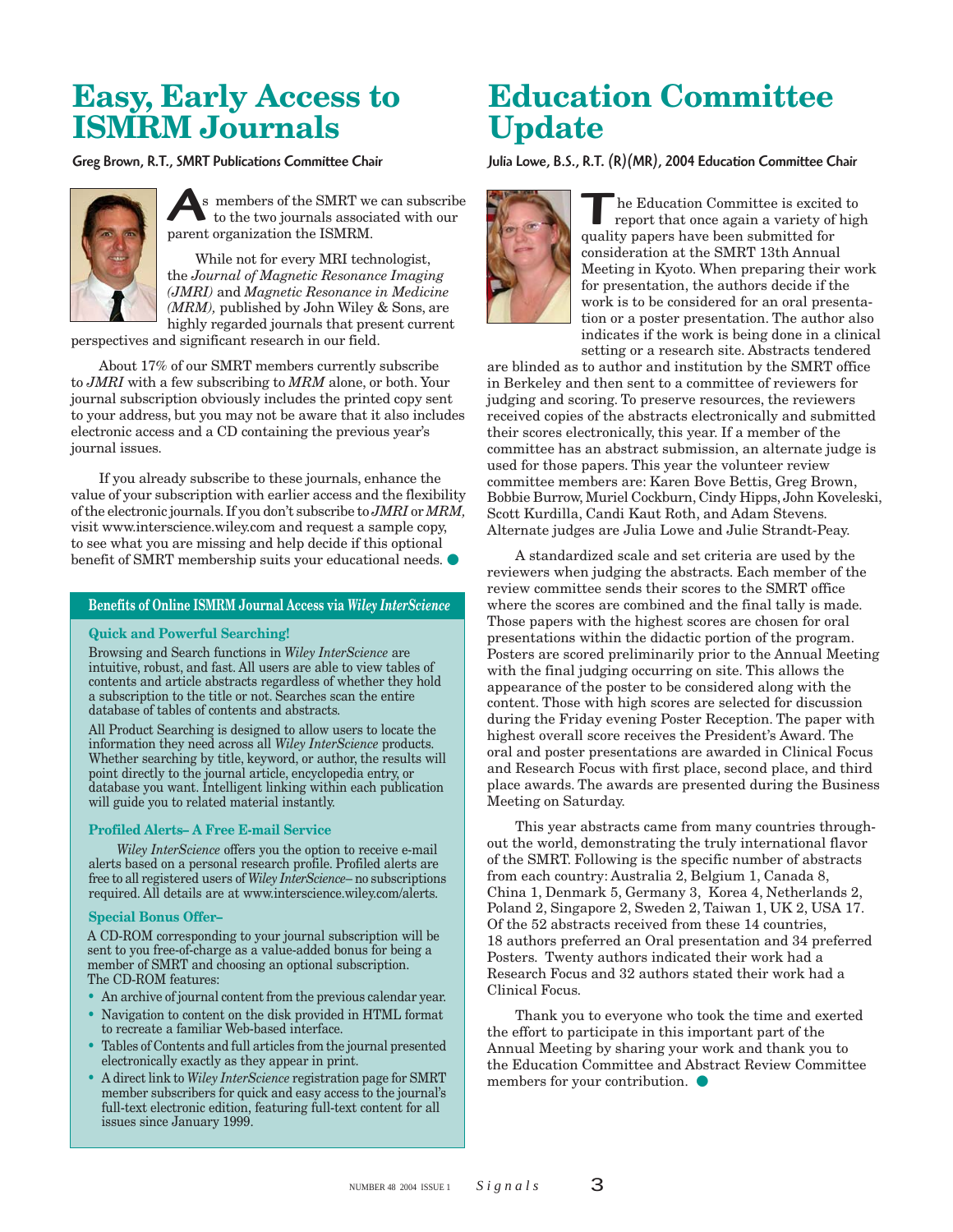# **Update on the SMRT 13th Annual Meeting**

James Stuppino, B.S., R.T. (R)(MR), 2004 Program Committee Chair



t's not too late to make your plans and join<br>for the Thirteenth Annual Meeting of the<br>Section for Magnetic Resonance Technologists t's not too late to make your plans and join us for the Thirteenth Annual Meeting of the (SMRT) in the wonderful city of Kyoto, Japan, at the Kyoto International Conference Hall, on 14, 15, and 16 May 2004. The meeting will be held in conjunction with the Twelfth Scientific Meeting and Exhibition of the International Society for Magnetic Resonance in Medicine (ISMRM).



**Kyoto** is located in the Kansai region of Japan and is the seventh largest city with a population of approximately 1.4 million people. Travelers to Kyoto can easily spend a week visiting the city's historical attractions, such as the Kyoto Imperial Palace, Kinkakuji (Golden Pavilion), and Sanjusangendo.

Kyoto is known throughout the world for its stunning beauty. Tourists are drawn year round by the majestic palaces, statues, and villas, as well as by the carefully tended gardens.

Each spring dozens of varieties of cherry trees bloom in Kyoto and visitors are treated to time-honored Hanami (blossom viewing) parties. Visitors have two options for travel into Kyoto. Osaka's Kansai International Airport is the closest

airport to Kyoto. Kyoto is approximately 70-minutes travel from Kansai's international Airport. The second option would be to fly into Tokyo and take the bullet train which is approximately a 3-hour trip.

The Kyoto program will be designed to fulfill the needs and aspirations of MR technologists/ radiographers in both a research and clinical setting. The goal of the SMRT is to provide quality educational opportunities for MR technologists/radiographers and to establish and maintain a high level of professionalism in the field. The meeting will commence



with a poster exhibit, poster presentations, and walking tour reception at 18.30 hours on Friday evening, 14 May 2004. This will be a great way to learn about new and innovative clinical and research studies that are being performed by our colleagues world-wide. It also provides a great opportunity to interact with the poster authors and to meet and share ideas with fellow technologists/radiographers from around the world.



An important aspect of the meeting remains the submission of abstracts for oral and poster presentations by technologists/radiographers. Proffered papers submitted by your peers will be interlaced throughout the sessions. These papers and posters have been one of the highlights of the past SMRT meetings and we look forward to this provocative segment of the program. On Saturday, during the Business Meeting, awards will be presented to the authors of the most outstanding papers and posters submitted in both the clinical and research arenas.

Many of this year's topics for the invited speakers were chosen based on comment and feedback received from attendees of previous annual meetings. Some of the topics being presented at this SMRT meeting include: Virtual Colonoscopy, Breast Imaging, Diffusion-Tensor MR Tractography, Ischemic Heart Disease Imaging, MR Spectroscopy, Functional Assessment of the Joints using Cinematic MRI, and other advanced MR topics. One of the popular as well as practical aspects of previous SMRT meetings is the MRI Safety Forum, moderated and chaired by Frank G. Shellock, PhD. Dr. Shellock has graciously offered to moderate and present new material again this year.

As Chair of the 2004 Program Committee it is my pleasure to invite you to attend this meeting and join the SMRT in bringing to technologists/radiographers an exciting quality educational weekend in the wonderful city of Kyoto, Japan.

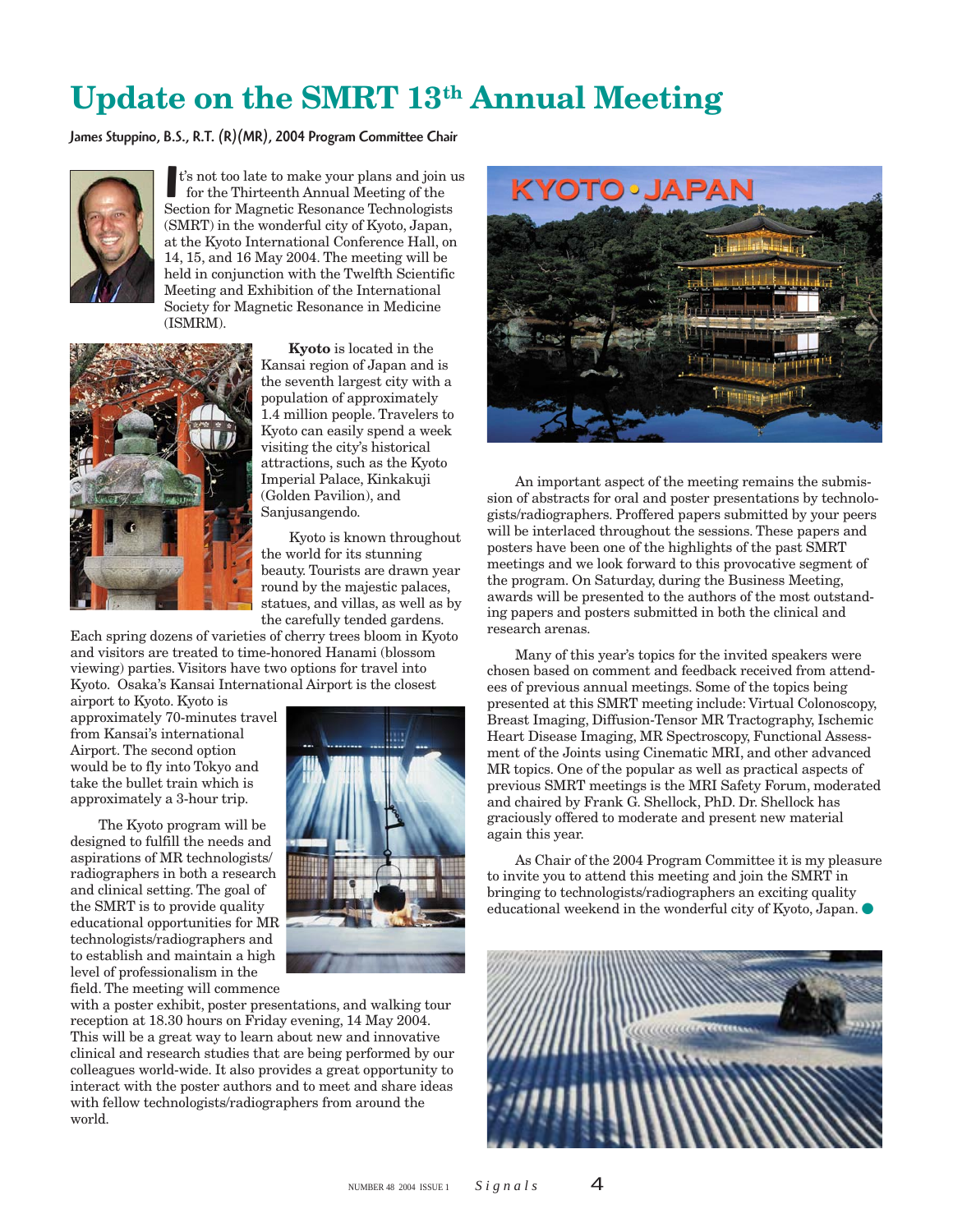## **SMRT 13th Annual Meeting Program** *"Rising to Excellence"*

### **FRIDAY, 14 May 2004**

- 18.30 **Poster Exhibit, Poster Presentations, and Poster Walking Tour Reception**
- 19.00 "Susceptibility Weighted Imaging (SWI)" *Zahid Latif, R.T., (R)(MR)(CT)*
- 19.10 "Navigator Triggered 3-D Turbo Spin-Echo for MRCP: Comparison with Single Shot Techniques" *Charles Fasanati, R.T. (R)(MR)*
- 19.20 "Use of Gadolinium MR Venography to Evaluate Central Venous Stenosis and Occlusion in Patients on Hemodialysis" *Christopher Au, R.T.*
- 19.30 Break
- 19.45 "Protocols and Work-flow in Whole-Body MRI Screening" *Ya-Wen Shen, R.T.*
- 19.55 "A New Look into Kicking a Football– An Investigation of Muscle Activity Using MRI" *Kara Baczkowski, R.T.*
- 20.05 Adjournment

## **SATURDAY, 15 May 2004**

- 07.45 Welcome and Announcements
- 08.00 **MR Colonography and Virtual Colonoscopy** *Silke Bosk, R.T.*
- 08.55 **3T Imaging** *David Stanley, B.S., R.T. (R)(MR)*
- 09.50 Break
- 10.00 **Proffered Papers**

*1st Place Award– Research Focus Caron Murray, R.T., A.C.R., (R)(MR)* "Projection Reconstruction and Time Resolved Imaging of Contrast Kinetics in Breast MRI"

*2nd Place Award– Research Focus Caron Murray, R.T., A.C.R., (R)(MR)* "Use of Guidance Software During MR Breast Interventional Procedures"

#### *1st Place Award– Clinical Focus Mercedes Pereyra, R.T.*

"Comparison Between Single Breath-Hold Volumetric Delayed Enhancement Imaging of the Left Ventricle and Navigator Guided Free Breathing 3D DE Imaging"

*3rd Place Award– Clinical Focus Sandra Massing, R.T.* "Assessment of Myocardial Viability using Contrast Enhanced MRI-Comparison of Gd-DTPA and GD-Bopta"

- 11.00 Awards Luncheon & SMRT Business Meeting
- 13.15 **MRI for the Management of Haemochromatosis** *Gregory Brown, R.T.*
- 14.10 **State of the Art in Breast Imaging** *Anne Sawyer-Glover, B.S., R.T. (R)(MR)*
- 15.05 Break
- 15.20 **Male Pelvis**
	- *E. Scott Pretorius, M.D.*

## 16.15 **Proffered Papers**

*President's Award*

*Eric Douglas, R.T., (MR)* "Direct Comparison of Sensitivity Encoding (SENSE) Accelerated and Conventional 3D Contrast Enhanced MR Angiography (CE-MRA) of Renal Arteries: Effect of Increased Spatial Resolution"

## *2nd Place Award– Clinical Focus*

*Sandra Massing, R.T.*

"Optimization of Contrast-Enhanced Peripheral MR Angiography with Mid-Femoral Venous Compression (VENCO)"

## **Proffered Paper**

*David Stanley, B.S., R.T. (R)(MR)* "MR Assessment of Laparoscopic Nissen Fundoplication"

17.00 Adjournment

### **SUNDAY, 16 May 2004**

- 07.45 Welcome and Announcements
- 08.00 **Diffusion Tensor MR Tractography** *Roland Bammer, Ph.D.*
- 08.55 **Advances in Abdominal Imaging** *Carolyn K. Roth, R.T. (R)(MR)(CT)(M)(CV)*
- 09.50 Break
- 10.05 **One Stop Shopping: The 30-Minute Ischemic Heart Disease Exam** *Michaela Schmidt, R.T.*
- 11.00 **Functional Assessment of the Joints using Kinematic MRI** *Frank G. Shellock, Ph.D.*
- 11.55 **Contrast MRA and New Blood Pool Agents** *Martin A. Prince, M.D., Ph.D.*
- 12.50 Lunch
- 13.30 **Clinical and Research Spectroscopy** *H. Cecil Charles, Ph.D.*
- 14.25 Break
- 14.45 **Proffered Papers**

## *3rd Place Award– Research Focus*

*Helle Juhl Simonsen, (MRT)* "Pathogenesis of Corticospinal Tract Degeneration in ALS Patients by Diffusion Tensor Imaging"

## **Proffered Papers**

*Anne Dorte Blankholm, R.T. (MR), Pg.D.* "3D FIESTA (TRUE FISP) Compared to 3D IR-SPGR (Inversion Prepared Spoiled Grass) at C2 Level in the Assessment of Multiple Sclerosis"

*Anna Kirilova, R.T., (R)(MR) (MRT)* "Evaluation of PROstate Spectroscopy Examination (PROSE) Sequence in the Treatment and Follow-Up of Patients Pre- and Post- Brachytherapy"

- 15.30 **MR Safety Forum** *Frank Shellock, Ph.D., Chair and Moderator Michael Kean, R.T., Alayar Kangarly, Ph.D., Gregory A. Sorenson, M.D., James Stuppino, B.S., R.T. (R)(MR)*
- 17.30 Adjournment

## *SMRT and ISMRM Joint Presentation:* **Managing MR Artifacts and Pitfalls**



### Kim Butts, Ph.D. and John Christopher, B.A., R.T., Organizers

**Monday, 17 May, 13.30 - 15.30**

### **Overview:**

This course will describe the physical bases for artifacts in MR imaging. Building upon this information, it will describe how artifacts serve as pitfalls for clinical interpretation of MR images.

### **Program:**

- 13.30 **MRI Artifacts: A Technical Perspective** *Gregory C. Brown, R.T.*
- 13.55 **The Physics of Cardiac and Blood Flow Artifacts** *David N. Firmin, Ph.D.*
- 14.20 **Neuro and Vascular Pitfalls** *William G. Bradley, Jr., M.D., Ph.D.*
- 14.45 **Body and Cardiac Pitfalls** *Katsuyoshi Ito, M.D.*
- 15.10 **Discussion**
- 15.30 Adjournment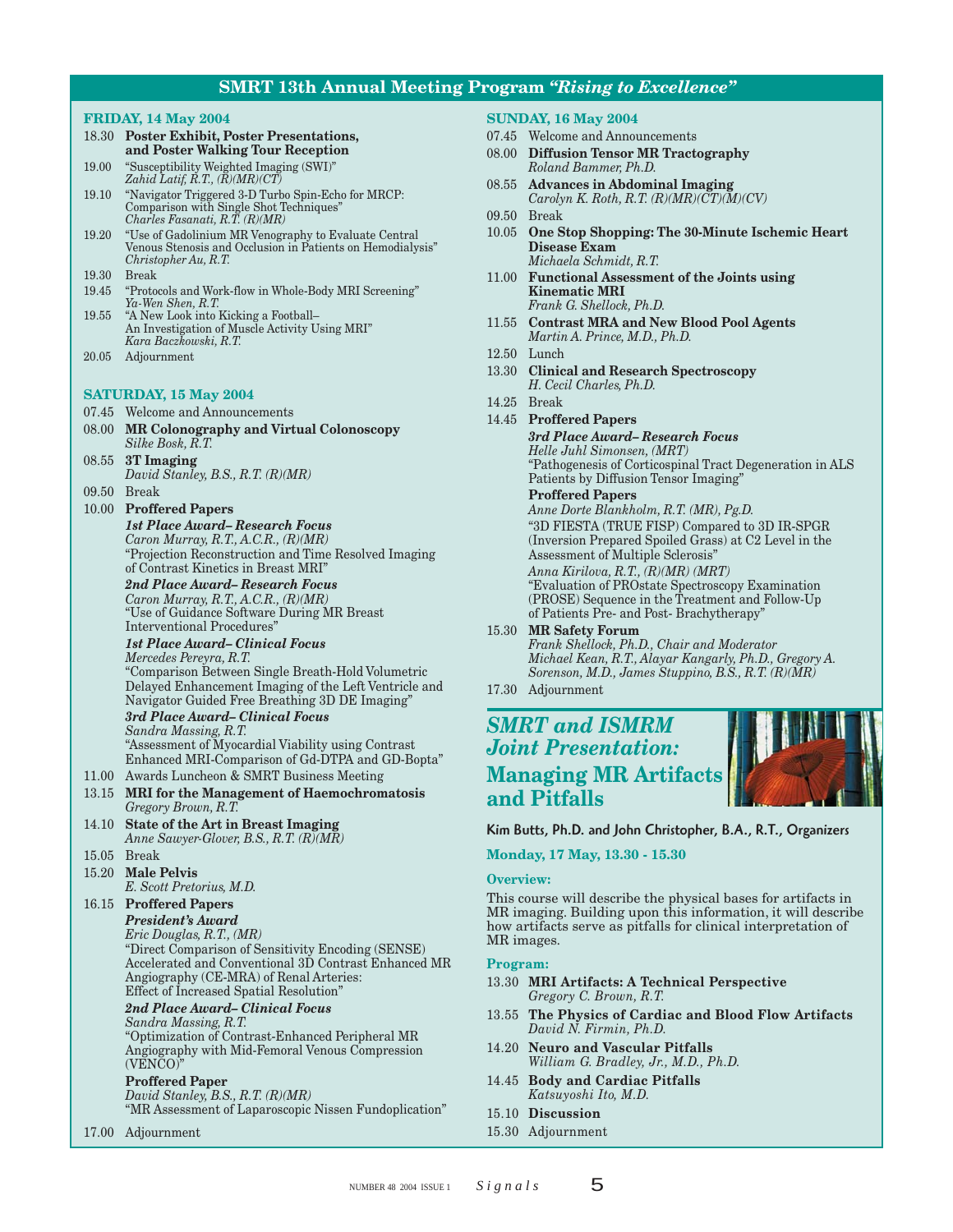## **2004 President's Award–**

## **Direct Comparison of Sensitivity Encoding (SENSE) Accelerated and Conventional 3D Contrast-Enhanced MR Angiography (CE-MRA) of Renal Arteries: Effect of Increased Spatial Resolution**

E.L. Douglas, R.T. (MR),<sup>1</sup> B. Lambert, R.N.,<sup>1</sup> M. Pereyra, R.T.,<sup>1</sup> Vei Vei Lee, M.S.,<sup>2</sup> R. Muthupillai, Ph.D.,<sup>1,3,4</sup> S.D. Flamm<sup>1,4</sup> 1 Department of Diagnostic Radiology, St. Luke's Episcopal Hospital, Houston, Texas, USA; 2 Department of Biostatistics, Texas Heart Institute, Houston, Texas, USA; <sup>3</sup>Philips Medical Systems, Cleveland, Ohio, USA; <sup>4</sup>Department of Diagnostic Radiology, Baylor College of Medicine, Houston, Texas, USA.

**Introduction:** Contrast-Enhanced MRA (CE-MRA) continues to gain wide clinical acceptance for evaluating renal artery disease.1 Recent studies have shown that when combined with fluoroscopic triggering, and centric phase encode ordering schemes, CE-MRA can be used to visualize renal arteries with good spatial resolution and minimal venous contamination.<sup>2,3</sup> The highest spatial resolution that can be obtained is constrained primarily by physiologic variables such as the arterial-to-venous transit time, and patient breath-holding ability.<sup>2,3</sup> In other words, the total number of phase encoding steps acquired within these constraints (in-plane  $(k_{\tiny y})$  and through-plane (*kz* )), ultimately determine the maximum achievable spatial resolution for a given coverage. Therefore, there is a need for traversing the *k*-space as rapidly as possible within these physiologic constraints. The traditional approach to traverse *k*-space faster is the use of high-performance gradients to reduce the echo time (TE), and repetition time (TR). It is also well known that such brute force reductions in TR and TE also adversely affect signal-to-noise ratio (SNR), and contrast-to-noise ratio (CNR) of  $CE-MRA$ <sup>4</sup> In this respect, a recently described, parallel acquisition technique, Sensitivity Encoding (SENSE), traverses *k*-space faster by skipping phase-encoding steps by a factor proportional to the SENSE acceleration factor  $(v)$ .<sup>5</sup> The resulting intentional aliasing is removed with the knowledge of coil sensitivity profiles. This reduction in scan time due to SENSE acceleration can either be used to minimize potential patient motion by reducing breathholding duration, or to increase spatial resolution by sampling farther in *k*-space during the same breath-hold duration.

**Purpose:** To directly compare (using qualitative, and quantitative metrics) two sequences, SENSE accelerated CE-MRA (SenCE-MRA) against conventional CE-MRA (ConCE-MRA), for evaluating renal artery stenoses. While both sequences were otherwise *identical* (including scan time), SENSE was used to improve the acquired spatial resolution of SenCE-MRA (before zero padding) by 67% compared to ConCE-MRA.

ConCE-MRA SenCE-MRA

and Centrically Encoded Acquisitions.

Acq. Voxel (mm<sup>3</sup>)

Rec. Voxel (mm<sup>3</sup>)

Freq. FOV  $(mm)$  448 448 x 448 Phase-FOV (mm) 358 448 Freq-Matrix 448 448 Phase-Matrix 314 448 SENSE Factor 1 2 # of Acq/Rec. Slices 30/60 30/60 Acq. Slice\_thick (mm) 2.4/1.2 2.4/1.2 TE (msec) 1.2 1.2 TR (msec) 3.9 3.9 Flip (degrees) 35 35 BW/pixel (Hz) 434 434

Scan Time 30 sec 30 sec SenSE Voxel/Con\_Voxel 0.67

**Method:** *Patient Population:* 39 patients (18 male, 60±15 years) referred for renal artery evaluation were enrolled in this IRB approved study. All subjects gave voluntary, informed consent. *MRI Acquisition:* All imaging was done on a Philips 1.5T NT-Intera scanner using a 4-element phased surface coil for signal reception. Note that except for a 67% smaller voxel size for SenCE-MRA, all other acquisition parameters were identical (Table 1). *Contrast Administration Protocol:* 0.1 mmol/kg Gd-DTPA was used for each of the SenCE-MRA and ConCE-MRA acquisitions that were separated by 16±3 min. To minimize systematic bias due to residual contrast from the first scan, odd numbered patients had SenCE-MRA first, and even-numbered patients had ConCE-MRA first. *Data Analysis:* Quantitative metrics such as blood SNR, venous SNR, and the arterial to venous signal intensity ratio (AVR) were computed. Qualitative metrics assessed by an experienced radiologist included: (i) Proximal (Seg1), mid (Seg2), and distal (Seg3) renal artery (RA) image quality ranked on a scale of 1 (excellent) through 4 (poor); (ii) Artifact level measured by assessing Renal-Parenchymal blurring/ringing, RA ringing, and RA blurring on a scale of 1 (none) through 4 (poor); and (iii) reader confidence on a scale of 1 (very certain) through 3 (uncertain). *Statistical Analysis:* Statistical significance of qualitative metrics were assessed using a two-tailed t-test, and significance of quantitative metrics were assessed using a paired Wilcoxon signed rank test. A p-value of < 0.05 was assumed to reflect statistical significance.

**Results:** The results from the quantitative and qualitative analyses and their statistical significance are shown in Table 2.

**Conclusions:** Our results show that SENSE can be used to improve spatial resolution of CE-MRA renal arteries, despite the concomitant reduction in SNR. In addition, such improvement is accompanied by reduced venous contamination (i.e., higher AVR), improved image quality of proximal, mid, and distal renal artery

> p<0.001\*  $p$ <0.001\*

segments, lower artifacts in renal parenchymal blurring, and renal artery blurring, and increased reader confidence.

### **References**

- 1. Prince M, et al. *J Vasc Surgery* 1995; 21:656-669.
- 2. Wilman A, Riederer S. *Magn Reson Med* 1997;38:793-802.
- 3. Fain S. et al. *Radiology*
- 2001;218:481-490. 4. Parker et al. *Magn Reson Med*
- 1998;40:873-882.
- 5. Pruessman et al. *MRM* 1999;42:952-962.
- 6. Weiger et al. *J Magn Reson Imag* 2000;12:671-677.

**Editor's Note: The President's Award was established to honor the most outstanding abstract submitted for the SMRT 13th Annual Meeting.**

| דנד                         | サコサ               |                              |               |                  |          |
|-----------------------------|-------------------|------------------------------|---------------|------------------|----------|
| 1x1.5x2.4                   | 1x1x2.4           | Renal Artery Ringing         | $1.01+/-0.11$ | $1.04 + 0.19$    | $p=NS^*$ |
| 0.88x0.88x1.2 0.88x0.88x1.2 |                   | <b>Renal Artery Blurring</b> | $1.45+/-0.52$ | $2.0 + 1 - 0.62$ | p < 0.00 |
| 30 sec                      | 30 <sub>sec</sub> | <b>Reader Confidence</b>     | $1.11+/-0.35$ | $1.45+/-0.61$    | p < 0.00 |
|                             | 0.67              |                              |               |                  |          |
|                             |                   |                              |               |                  |          |

Quantitative Parameters

Qualitative Parameters

#### **Table 1.** Acqusition Parameters of the ConCE-MRA and SenCE-MRA. Both Used Fluoroscopic Triggering **Table 2.** Results and Their Statistical Significance of Quantitative and Qualitative Parameters: + Two-Tailed Student's T-Test; \* Wilcoxon Signed Tank Test (Paired).

 $SNR_{total}$  16.3+/-4.55 17.5+/-6.1 p=NS\* SNR 3.34+/-1.73 3.37+/-1.78 p=NS\* AVR 8.98+/-6.21 5.85+/-7.27  $p < 0.04*$ 

RA Seg1 IQ 1.19+/-0.39 1.33+/-0.47 p<0.02\* RA Seg2 IQ 1.18+/-0.38 1.35+/-0.53 p<0.002\* RA Seg3 IQ 1.4+/-0.56 1.74+/-0.77 p<0.001<sup>\*</sup> Kid/Parenchymal IQ 1.69+/-0.79 2.46+/-0.98 p<0.001\*

SENSE CE-MRA Conv CE-MRA p-value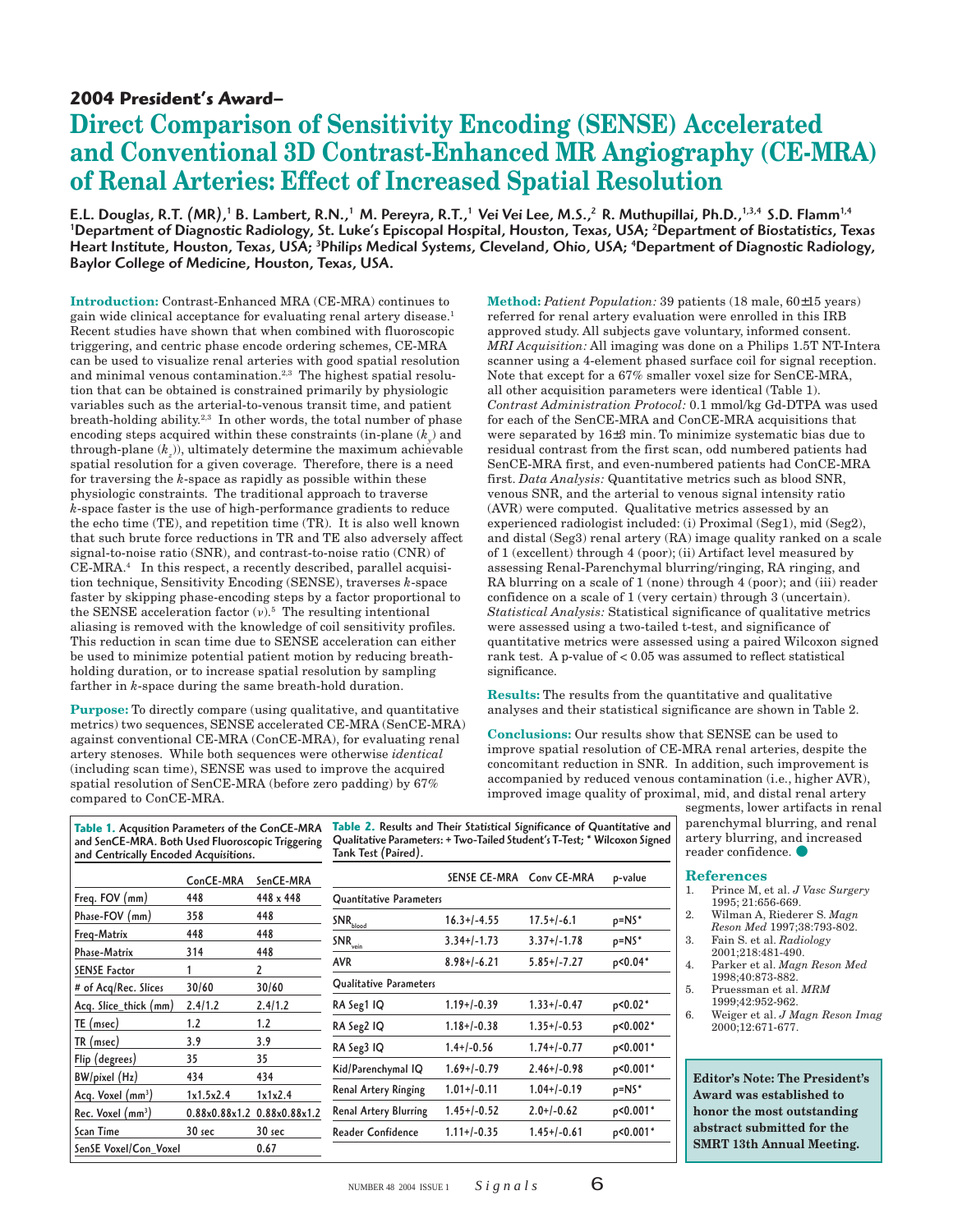**2004 SMRT Crues-Kressel Award 2004 SMRT Honorary Membership Award 2004 SMRT Distinguished Service Fellow of the Section Award 2004 SMRT Award 2004 SMRT Fellow of the Section Award**

**Luann Culbreth**

**Emmanuel Kanal**

**Kelly D. Baron**

**Heidi Berns**



**Carolyn Kaut Roth**

# **Awards and Election Results Report**

John A. Koveleski, R.T. (R)(MR), SMRT Past President, Nominations and Awards Committee Chair

It is the duty of the SMRT Past President to chair both the Nominating and the Awards Committees. It has been my pleasure to solicit SMRT members for positions on the Policy t is the duty of the SMRT Past President to chair both the Nominating and the Awards Committees. It has been my Board and Executive Committee and to receive names in consideration for special recognition awards.

The SMRT has several prestigious awards for SMRT members and supporters who have gone above and beyond the call of duty. It is my privilege to announce the following recipients. Elected by the SMRT membership to receive our *Crues-Kressel Award,* is **Luann Culbreth,** Dallas, Texas, USA. The SMRT Policy Board selected the following: *Honorary Membership:* **Emmanuel Kanal, M.D.,** Pittsburgh, Pennsylvania, USA; *Distinguished Service:* **Kelly Baron,** Union City, Indiana, USA; *Fellow:* **Heidi Berns,** Iowa City, Iowa, USA; *Fellow:* **Carolyn Kaut Roth,** Philadelphia, Pennsylvania, USA.

The SMRT Policy Board also selected the following officers to serve for three years: *Treasurer:* **Laurian Rohoman,** Montreal, Quebec, Canada; *Secretary:* **Gina Greenwood,** Madison, Wisconsin, USA; *External Liaison:* **John Koveleski,** Mechanicsburg, Pennsylvania, USA.

The Policy Board of the SMRT is made up of fifteen members. These members serve a three year term and each year, five members roll off after finishing their third year and five new members are elected. Each year a President-Elect is voted on by the membership. This individual also serves a three year commitment ending with the Past President

position. Every three years the officers of Secretary, Treasurer, and External Liaison are selected by the Policy Board. Following the annual meeting in Toronto, many people expressed interest in serving on the Policy Board and getting involved in the Section. This resulted in a full slate of candidates. The results of the elections were recently announced and I would like to congratulate **Karen Bove Bettis,** Bethesda, Maryland, USA, our new President-Elect, and the following new members of the SMRT Policy Board: **Carolyn Bonaceto,** Boston, Massachusetts, USA; **Nancy Hill Beluk,** Pittsburgh, Pennsylvania, USA; **Bobbi Lewis,** Bethesda, Maryland, USA; **Mark Spooner,** Utica, New York, USA; **Wendy Strugnell,** Brisbane, Queensland, Australia.

These people have dedicated many years of hard work to fulfill the mission statement of the SMRT. Please join me in congratulating them. They will receive their awards at the Annual Meeting in May in Kyoto, Japan. I would also like to thank all of the candidates who were willing to run for these positions and encourage you to consider running again next year. Maureen Ainslie, current President, will chair these committees next year as Past President.

If you or any of your colleagues are interested in running for the Policy Board, please contact Maureen after the Kyoto meeting. Keep in mind; one does not need to be a Policy Board member to serve on a committee or become more active in the SMRT. For those of you who are members of the SMRT, you have the opportunity to serve on a committee and offer invaluable input to the chair of your committee.

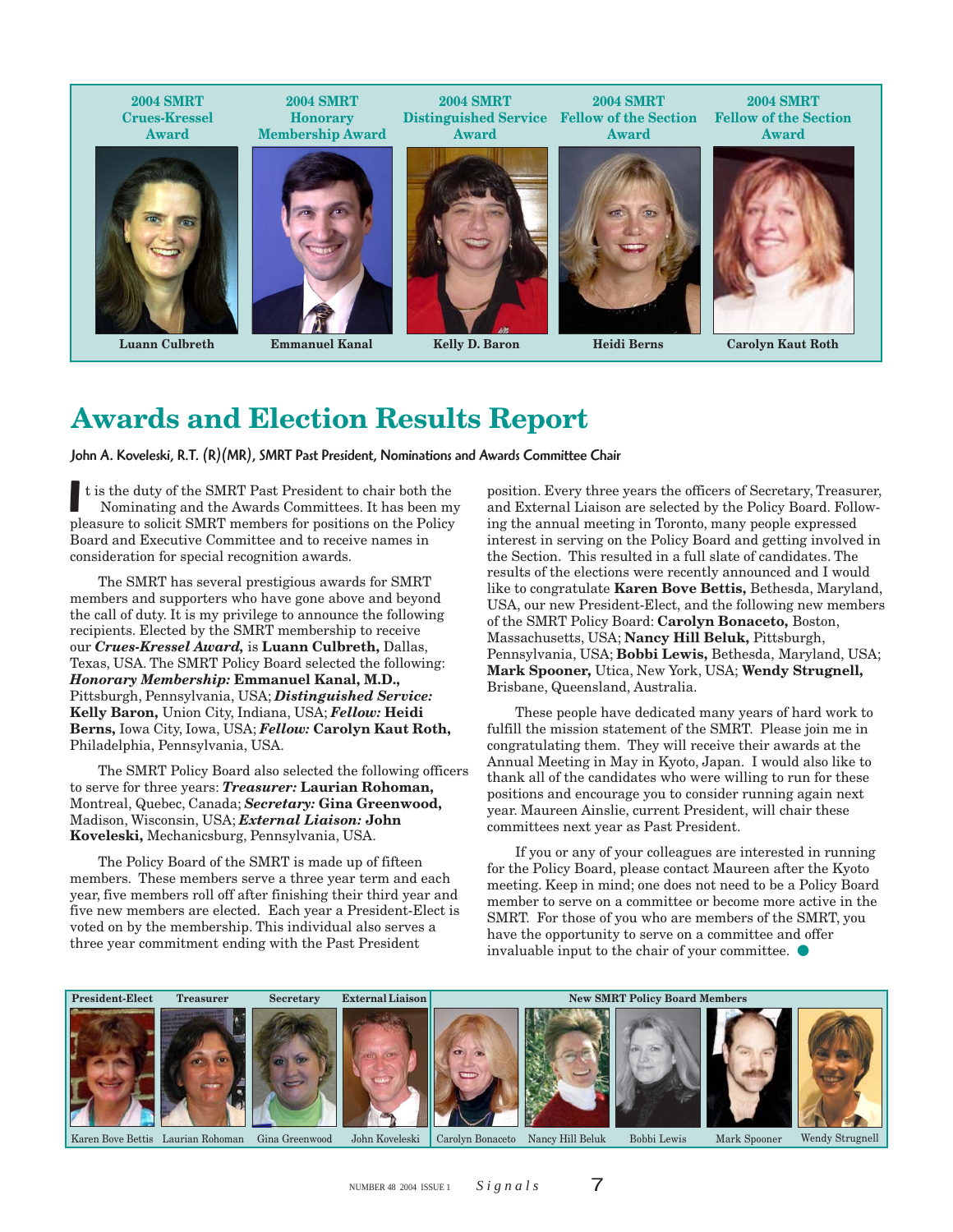# **External Relations Report**

Maureen Hood, M.S., R.N., R.T. (R)(MR)



## **"Radiologist Assistant (RA)"**

The hottest topic for technologists<br>is the role of the advanced pract<br>technologist. The American College of he hottest topic for technologists today is the role of the advanced practice Radiology, (ACR) and the American Society for Radiologic Technologists, (ASRT) are working together to draft requirements and

guidelines for advanced practice technologists. The current statement "The Radiologist Assistant: Improving Patient Care While Providing Work Force Solutions" can be viewed on the ASRT Professional Development webpage at https://www.asrt.org/. This is a first attempt to advance the role of the radiologic technologist in the clinical setting that has been supported by the ACR. However, the idea of advanced practice technologists is not new. There are a few Radiology Physician Assistants (PAs) in existence and Weber State University, in Ogden, Utah, USA, has had a program called "Radiology Practioner Assistant" since 1996. The United Kingdom has had an Advanced Technologist Program for many years. The recent shortage of radiologists has spurred the resurgence of the advanced practice technologist in the United States. The American Registry of Radiologic Technologists (ARRT) will offer the first certifying examination for RAs in fall of 2005. The US program will accept no grandfathering.

The ACR wants to set up a model for advanced practitioners that will be well received in clinical practice and that will not risk reimbursement. Several universities are currently working or have recently started on developing programs through grants from the ASRT: Loma Linda, Midwestern State University, University of Medicine and Dentistry of New Jersey, University of North Carolina at Chapel Hill, Virginia Commonwealth University, State University of New York at Syracuse, Ohio State University, University of Alabama at Birmingham, University of Arkansas at Little Rock, Quinnipiac University, and Northern Kentucky University. Most of these programs are or will be post-baccalaureate certificate or master's degree. An existing program at Weber State University has been instrumental in helping formulate the current draft guidelines and models.

**What will RAs do?** Advanced Radiographers in the UK fall under various specialties at the master's prepared level. Among the responsibilities of the Advanced Radiographer in the UK are: reading films and writing reports, conducting breast biopsies, peripheral contrast angiography, barium enema sessions, colonoscopies with biopsies, administering and prescribing medications, and ordering specific radiological exams (Peter Hogg, UK). The US program will be quite different due to the legal and professional differences in the US healthcare system.

In the US, the RA will be defined as: "A radiologist assistant is an advanced-level radiologic technologist who enhances patient care by extending the capacity of the radiologist in the diagnostic imaging environment. The radiologist assistant is an ARRT-certified radiographer who has completed an advanced academic program encompassing a nationally recognized radiologist assistant curriculum and a radiologist-directed clinical preceptorship. With radiologist supervision, the radiologist assistant performs patient assessment, patient management, fluoroscopy, and other radiology procedures. The radiologist assistant also makes initial observations of diagnostic images, but does not provide an official interpretation (final written report) as defined by the *ACR Standard for Communication: Diagnostic Radiology.*"

The RA in the US will be responsible for patient assessment, patient management, and patient education. The RA will perform selected radiology procedures such as dynamic and static fluoroscopy, and possibly cyst aspiration, needle biopsies, and lumbar punctures. The RA will also be responsible for evaluating image quality, making initial image observations, and communicating observations to the supervising radiologist. RAs will not do formal written reports or make diagnoses. The biggest area of concern is in the development of methodology for competency assessment. The programs will consist of a combination of didactic courses and a clinical practicum with a radiologist. It is expected that the actual roles of the RA will evolve over time. A curriculum has been drafted and can be viewed at http://www.asrt.org/other\_categories/professional\_dev/pdfs/ 2002RACurriculum %20Draft.pdf. It is also noted that the RA position may take longer to establish in some states since the laws in certain states must to be changed/modified to allow some of the proposed functions to be performed by a non-physician.

**Why should MR technologists be interested in advanced practice?** Although, the Radiologist Assistant role at this time is focusing on general radiography, it is the hope to set up models for advanced practice in all modalities/specialties some day. How MR is going to fit into this picture is yet to be determined. The SMRT is working to come up with ideas and plans to contribute to the formulation of the advanced practice MR technologist. MR technologists are encouraged to contact the ASRT to comment, and to insist that MR technologists have a major voice in the design of the MR advanced practice technologist. The ASRT is seeking public comment. Comments can be sent to Kevin Powers at: kpowers@asrt.org or to any members of the SMRT Executive Committee.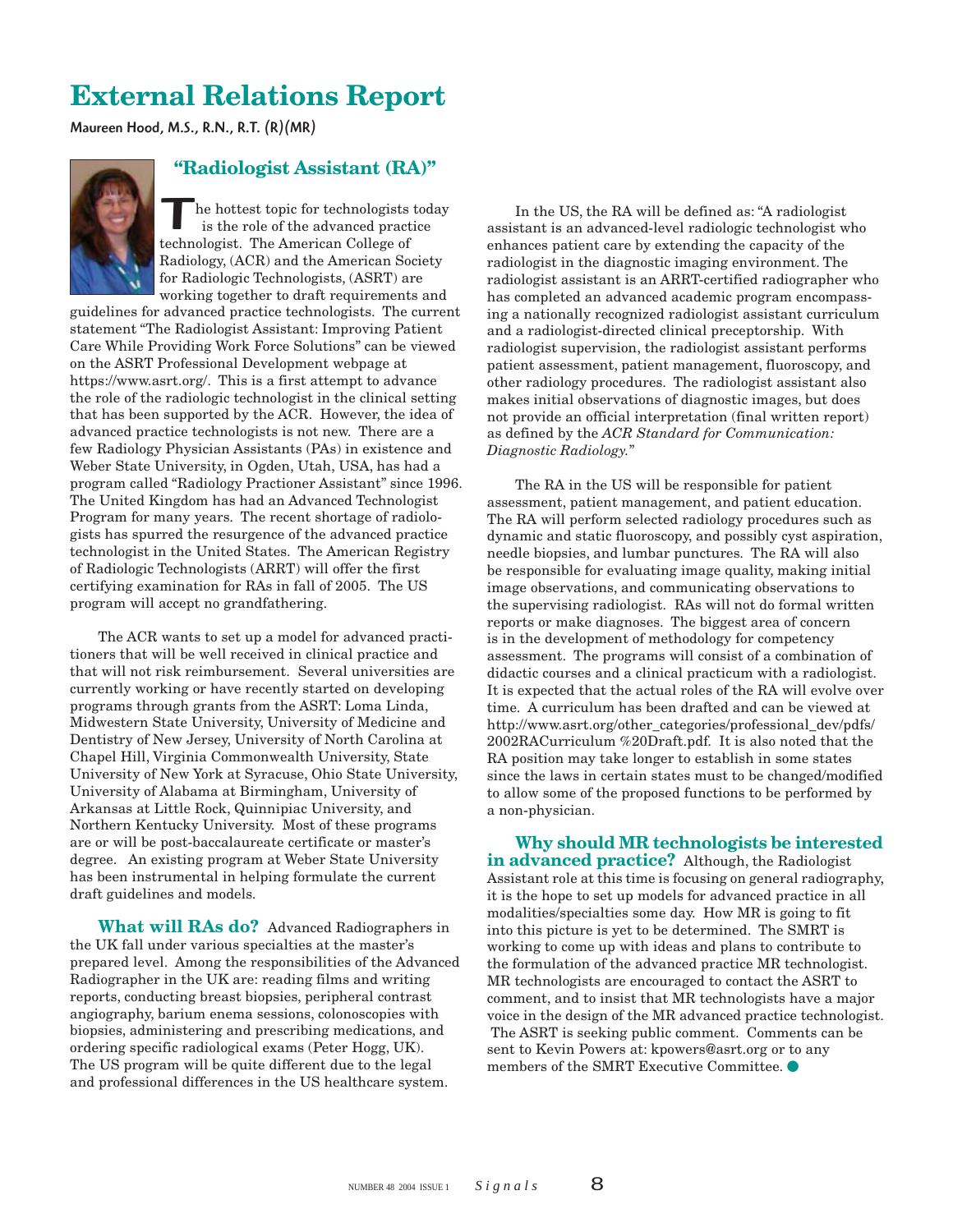# **Report on the SMRT President's Regional Educational Seminar**

Maureen Ainslie, M.S., R.T. (R)(MR), 2004 SMRT President

The SMRT President's Regional was held on Saturd 18 October 2003, at the North Pavilion building<br>Duke University Medical Center Campus. The meeting he SMRT President's Regional was held on Saturday, 18 October 2003, at the North Pavilion building on focused on Advanced Imaging Technologies and their current applications.

The seminar began with an overview of *3T Imaging* by James MacFall, Ph.D., Co-Director of the Center for Advanced MR Imaging at Duke University. Dr. MacFall dispelled several of the myths regarding 3 Tesla imaging and gave insight into the benefits and challenges associated with this emerging clinical and research tool. Cecil Charles, Ph.D., Director of the Duke Image Analysis Lab and Co-Director of the Center for Advanced MR Imaging, followed with a review of *Current Clinical and Research Uses for MR Spectroscopy.* Following a break, Igor Klem, M.D., a researcher with the



SMRT President, Maureen Ainslie (left) and Anne Sawyer-Glover prepare for SMRT President's Regional Seminar.

Duke Cardio-vascular Magnetic Resonance Center presented a thorough review of the *Core MR Cardiac Exam.* Aysenil Belger, Ph.D., a researcher in the Brain Image Analysis Center and the University of Chapel Hill, provided an overview of the *Potentials of Functional MRI* in the study of a variety of psychiatric disease processes.



Attendees are attentive as Dr. Belger explains Functional MRI.

 Following a lunch break, Anne Sawyer-Glover, B.S., R.T. (R)(MR), from the Lucas Center at Stanford University, reviewed *Safety and Screening Policy and Procedures in an MR Environment.* Rendon Nelson, M.D., a Vice-chair of Radiology at Duke University Medical Center, reviewed *Contrast-Enhanced Abdominal Imaging.* The day ended with presentations from several vendors on *Advanced Imaging Capabilities.*

I would like to thank the local vendors who generously supported this Regional. Berlex Imaging, GE Medical Systems, MRI Devices Corporation, and Siemens Medical Systems provided support for breaks and lunch. This local support allows SMRT to continue to keep the cost of regional seminars affordable for MR professionals. I would also like to thank Kelly Hall and Yolanda Mejia from the Duke Image Analysis Lab for help in hosting this seminar. The meeting was well received by attendees. Some local residents left with the promise of hosting a seminar at University of North Carolina Chapel Hill next year. I look forward to seeing many North Carolina and Virginia MR technologists in the fall.  $\bullet$ 

# **Report on the SMRT Northeast Regional Educational Seminar**

Vera Miller, B.S., R.T. (R)(MR) and Karen Rich, R.T. (R)(MR)

he Northeast Regional Seminar was held Saturday, 25 October, at the Marriott Copley, in Boston. The topics for the one-day seminar were oriented to the new techniques and advancements in the field. A total of 81 people attended and the meeting went very well.

The morning session included a very informative presentation by orthopedic surgeon, Brian Busconie, M.D., who gave us a unique prospective on routine imaging in *Advantages of MRI in Sports Medicine.* Next up was George Holland, M.D., speaking on *Abdominal Imaging* with examples to show techniques and common pitfalls. Marc Flyer, M.D., lectured on various and interesting vascular procedures. The morning concluded with *Cardiac Imaging Anatomy and Pathology,* by Cindy Comeau, B.S., R.T. (N)(MR), who did a fabulous job of explaining how to obtain those beautiful two and four chamber views.



Northeast Regional (l. to r.) Co-Chairs, Karen Rich and Vera Miller are joined by SMRT President, Maureen Ainslie and speaker, Cindy R. Comeau, in Boston.

After an enjoyable lunch break, Daniel Sodickson, M.D., Ph.D., spoke on *Parallel Imaging.* His talk was well received and kept everyone's attention. Next up was Avishai Shapiro, M.D., speaking on *MR Spectroscopy, Diffusion/Perfusion.*

*Continued on page 10* ➠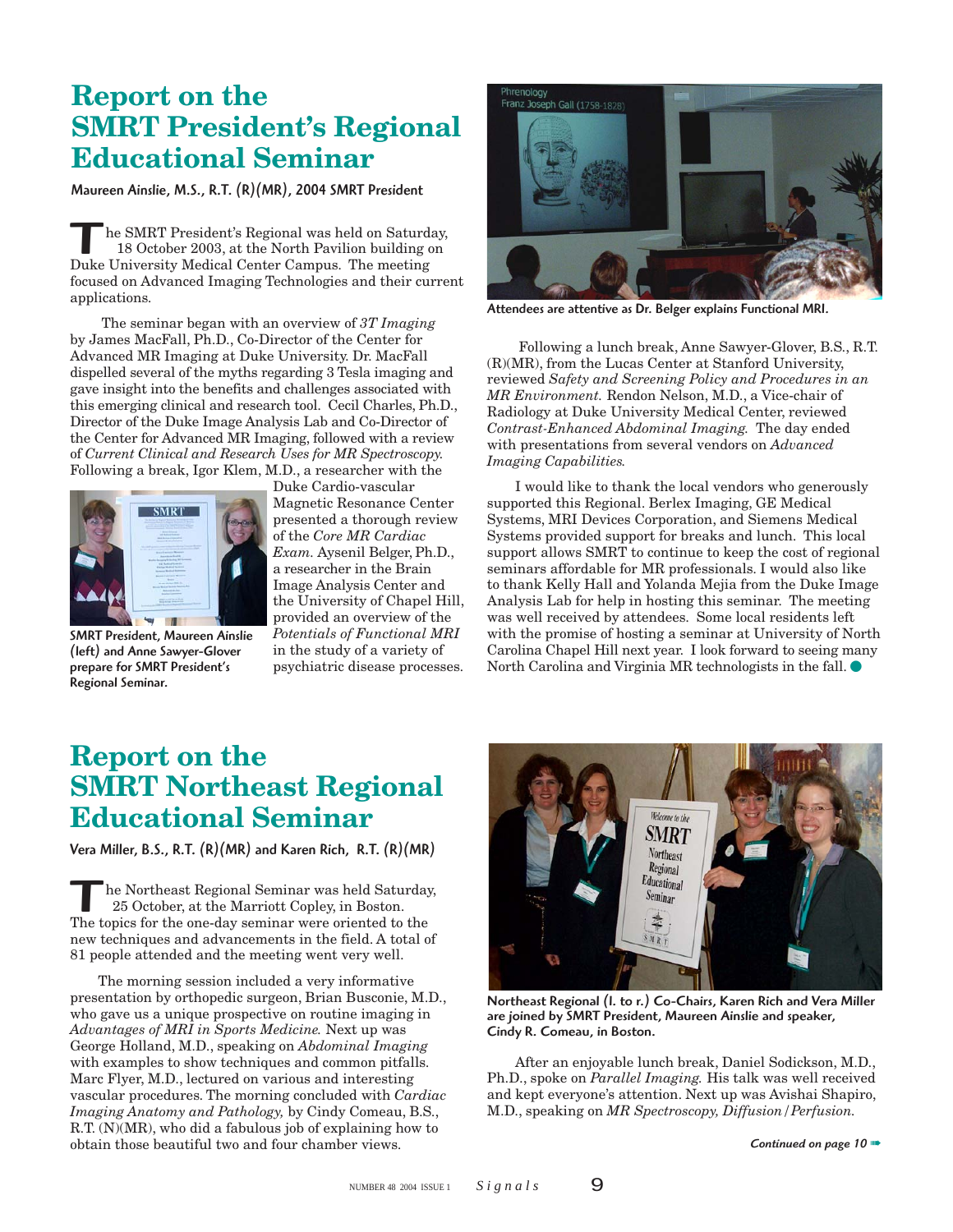#### *Northeast Regional Continued*



Presentation on Parallel Imaging by speaker Daniel Sodickson, M.D., Ph.D.

Concluding the seminar was a presentation by Gina Van Dootingh, M.D., about *Open MRI* and future trends. Feedback from attendees at the end of the day indicated they recognized and appreciated the overall great effort by all of the speakers. In spite of the beautiful weather outside, everyone felt their time was well spent inside at the seminar.

There were many MR technologists from a widespread area and it was great to be able to share different perspectives and ideas. The SMRT draws a variety of MR technologists from all aspects of the profession. It is a remarkable benefit! Having MDs, research scientists, application specialists, and technologists in the same room discussing techniques and procedures is a rarity. It was a great day!

We were honored to have in attendance both the current President (Maureen Ainslie) and Past President (John Koveleski) of SMRT. Maureen spoke briefly about the SMRT and the membership drive she is working on "Each One-Reach One." Members of the SMRT are only a fraction of the registered MRI technologists. Wouldn't it be great to build our membership to the point where we are truly a force in the healthcare world!

We would like to personally thank all the many Shields Health Care employees who helped. Shields Health Care sponsored this event and I am very grateful for their continued interest in technologist education. Thanks also go to Maureen Ainslie and Cindy Comeau for all their support. This is our first time to organize a seminar on this scale and it was a positive experience. We may try again next year! We learned a lot, but most of all it is wonderful to see so many technologists come out to further their education and learn new techniques.



SMRT members are reminded to contact the SMRT when contact information changes. This includes mailing addresses so that you will obtain your *Signals* newsletters and the *SMRT Educational Seminars* home studies. Be sure to also update your e-mail address to receive timely messages from the SMRT.

## **SMRT Northeast Regional Educational Seminar**

## **Saturday, 20 March 2004, Bethlehem, Pennsylvania, USA**

Linda Varnis, R.T. (MR)(R), Local Coordinator Megan Mullen, R.T. (R) and Mark Perna, R.T. (R), Co-Chairs

Join us on Saturday, 20 March 2004, at St. Luke's Hospital in Bethlehem, Pennsylvania, USA. The seminar will take place in the Laros Auditorium, located in Physician's Building. The topics to be presented include *Cardiac MRI, Spectroscopy, Contrast Use at Low Field, Stroke Imaging, MRI Safety and Patient Management, Emergency Spinal MRI, Pituitary Imaging,* and *MR Planning for Gamma Knife Radiosurgery.*

This seminar is not only an excellent educational opportunity and a convenient way to earn ECE credits (7.5 hours of Category A CE credits are pending approval by the ASRT), it is also an opportunity to network with technologists from other MR sites in the area. Continental breakfast and lunch will be served as well as morning and afternoon coffee breaks.

### **PROGRAM 07.30 – 17.00**

- **07.30 Registration and Continental Breakfast**
- **07.55 Welcome and Announcements**
- **08.00 Emergency Spinal MRI** *Michael Rothman, M.D. Bethlehem, Pennsylvania, USA*
- **09.00 MR Planning in Gamma Knife Radiosurgery** *George Chovanes, M.D., F.A.C.S. Allen Neurosurgical Association, Inc., Bethlehem, Pennsylvania, USA*

## **10.00 Break**

**10.15 MRI Safety and Patient Management: Update 2004** *Frank G. Shellock, Ph.D. Adjunct Clinical Professor of Radiology, Keck School of*

*Medicine,University of Southern California and Institute for Magnetic Resonance Safety, Education, and Research, Los Angeles, California, USA*

### **11.15 Cardiac MRI**

*Cindy Comeau, B.S., R.T. (N)(MR) Cardiovascular Research Foundation, New York, New York, USA*

## **12.15 Lunch**

**13.15 MR Spectroscopy: Current Trends and Future Possibilities** *James. J. Stuppino, B.S., R.T. (R)(MR)*

*Director, Valley Advanced Imaging, Bethlehem, Pennsylvania, USA*

#### **14.15 Stroke Imaging** *Ronald Sattenburg, M.D.*

*Director of Neuroradiology, Methodist Hospital, New York Presbyterian Health Care Center, Brooklyn, New York, USA*

## **15.15 Break**

#### **15.30 Use of Contrast Media at Low Field** *James. J. Stuppino, B.S., R.T. (R)(MR)*

### **16.30 Dynamic Pituitary Imaging** *Brian Hinz, R.T.*

*Chief Technologist CT/MR, Methodist Hospital, New York Presbyterian Health Care Center, Brooklyn, New York, USA*

## **17.00 Adjourn**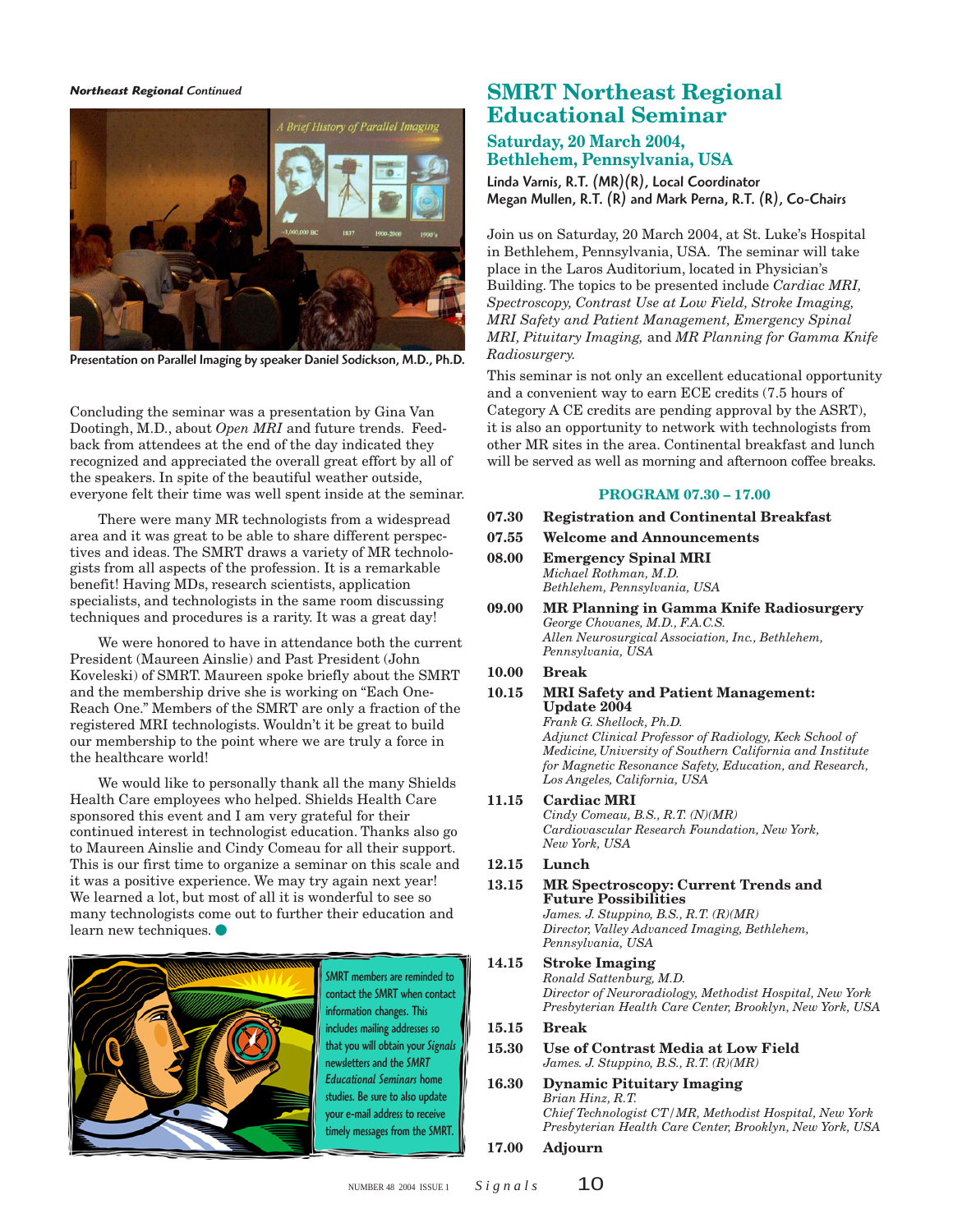## **SMRT Eastern Canada Regional Educational Seminar**

## **Saturday, 3 April 2004 Ottawa, Ontario, Canada**

Rick Heroux, R.T. (R)(MR), Local Coordinator Eric Murray, R.T. (R)(MR), Co-Chair

Attend the second SMRT Eastern Canada Regional Educational Seminar to be held at the University of Ottawa, Auditorium A & B, on 3 April 2004.

This eight-hour Category A ECE accredited program (pending approval by the CAMRT and ASRT) provides technologists with the opportunity to advance toward their educational goals. We are fortunate to have an outstanding faculty willing to donate their time and share their knowledge with SMRT members and other attendees. Topics to be presented are included below.

The seminar presents attendees with the chance to learn about cutting-edge developments in the field of MRI as well as the means to earn ECE credits. In addition, the event also serves as a backdrop for technologists to network among their peers from the surrounding area. A continental breakfast, lunch, and two coffee breaks will be served to further facilitate discussion.

### **PROGRAM 07.30 – 17.30**

### **07.30 Registration and Continental Breakfast**

### **07.55 Welcome and Announcements**

- **08.00 Imaging Trade-offs** *Leonard Avruch, M.D. Ottawa Hospital, General Campus, Ottawa, Ontario, Canada*
- **09.00 New Pulse Sequences** *Michael Noseworthy, Ph.D. St. Joseph's Hospital, Hamilton, Ontario, Canada*

### **10.00 Break**

- **10.15 Body Imaging Techniques** *Dimitri Papadatos, M.D. Ottawa Hospital, Civic Campus, Ottawa, Ontario, Canada*
- **11.15 Imaging at T3: Comparison to 1.5T** *Michael Noseworthy, Ph.D. St. Joseph's Hospital, Hamilton, Ontario, Canada*

### **12.15 Lunch**

**13.15 Spectroscopy** *Maureen Ainslie, M.S., R.T. (R)(MR) Duke Image Analysis Lab, Durham, North Carolina, USA*

#### **14.15 Pediatrics** *Hal Dunlap, M.D. Children's Hospital of Eastern Ontario, Ottawa, Ontario, Canada*

## **15.15 Break**

- **15.30 CNS Pathology** *William Miller, M.D. Ottawa Hospital, Civic Campus, Ottawa, Ontario, Canada*
- **16.30 Breast Imaging** *Jean Seely, M.D. Ottawa Hospital, Civic Campus, Ottawa, Ontario, Canada*
- **17.30 Adjourn**

# **Congratulations to the MRI Devices Corporation 2003 Case Study Contest Winners!**

#### **Grand Prize**

**A trip to the SMRT 13th Annual Meeting in Kyoto, Japan on 14-16 May 2004**

#### *The winner is:*

**Michael Nagar** from the Rutland Regional Medical Center in Rutland, Vermont, USA. *Case Study Submission: Breast with Interventional Localization and Biopsy.*

#### **Second Place Prize**

**A trip to Las Vegas for a 2004 Northwest Imaging Forums conference, and a one year membership to the SMRT.**

### *The winners are:*

**Karen Bakes** from Erlanger Hospital in Chatanooga, Tennessee, USA. *Case Study Submission: Complete Pediatric Spine with Pediatric Array Coil.*

**John Koveleski** from Magnetic Imaging Center in Mechanicsburg, Pennsylvania, USA. *Case Study Submission: Capabilities of the 8 Channel High Resolution Head Array Coil.*

**John S. McCloskey** from Seattle Cancer Care Alliance in Seattle, Washington, USA. *Case Study Submission: Breast MRI and Biopsy with Interventional Device.*

### **Third Place Prize**

**A one-year membership to SMRT.**

#### *The winners are:*

**Karen Ziadie** from Baptist Hospital, MRI Department in Miami, Florida, USA. *Case Study Submission: Breast Exam with Contrast.*

**Norman T. Farrar** from Beth Israel Deaconess Medical Center in Boston, Massachusetts, USA. *Case Study Submission: Non-Hodgkins Lymphoma of Breast.*

**Todd Klinger** from Magnetic Imaging Center in Mechanicsburg, Pennsylvania, USA. *Case Study Submission: Soft Tissue Neck, C-Spine, Brain with Neurovascular Array Coil.*

**Barabara Lebron** from Midstate Med. Center in Meriden, Connecticut, USA. *Case Study Submission: MRA/MRI of Hand with Small Extremity Array Coil.*

**Thomas Cappas** from Midstate Med. Center in Meriden, Connecticut, USA. *Case Study Submission: Breast Cancer Case, Open Breast Array Coil.*

**Connie Lund** from Midstate Med. Center in Meriden, Connecticut, USA. *Case Study Submission: Breast Cancer Case, Open Breast Array Coil.*

**Bonnie M. Thursten** from Seattle Cancer Care Alliance in Seattle, Washington, USA. *Case Study Submission: MR Guided Breast Biopsy Near Chest Wall.*

**Catherine Leyen** from SimonMed Imaging, Inc. in Scottsdale, Arizona, USA. *Case Study Submission: Mass Right Hand with Small Extremity Array Coil.*

**Martha J. Taylor** from Southwest Diagnostic Imaging Center in Dallas, Texas, USA. *Case Study Submission: MRI Guided Breast Biopsy, Open Breast Array Coil.*

**Stephanie Hunter** from The Imaging Center of Pensacola in Pensacola, Florida, USA. *Case Study Submission: Hand Mass, 8 Channel High Resolution Extremity Array Coil.*

**Evelyn C. Proctor** from University of California San Francisco in San Francisco, California, USA. *Case Study Submission: Unilateral Breast MRI, Invasive Ductal CA, Open Breast Array Coil.*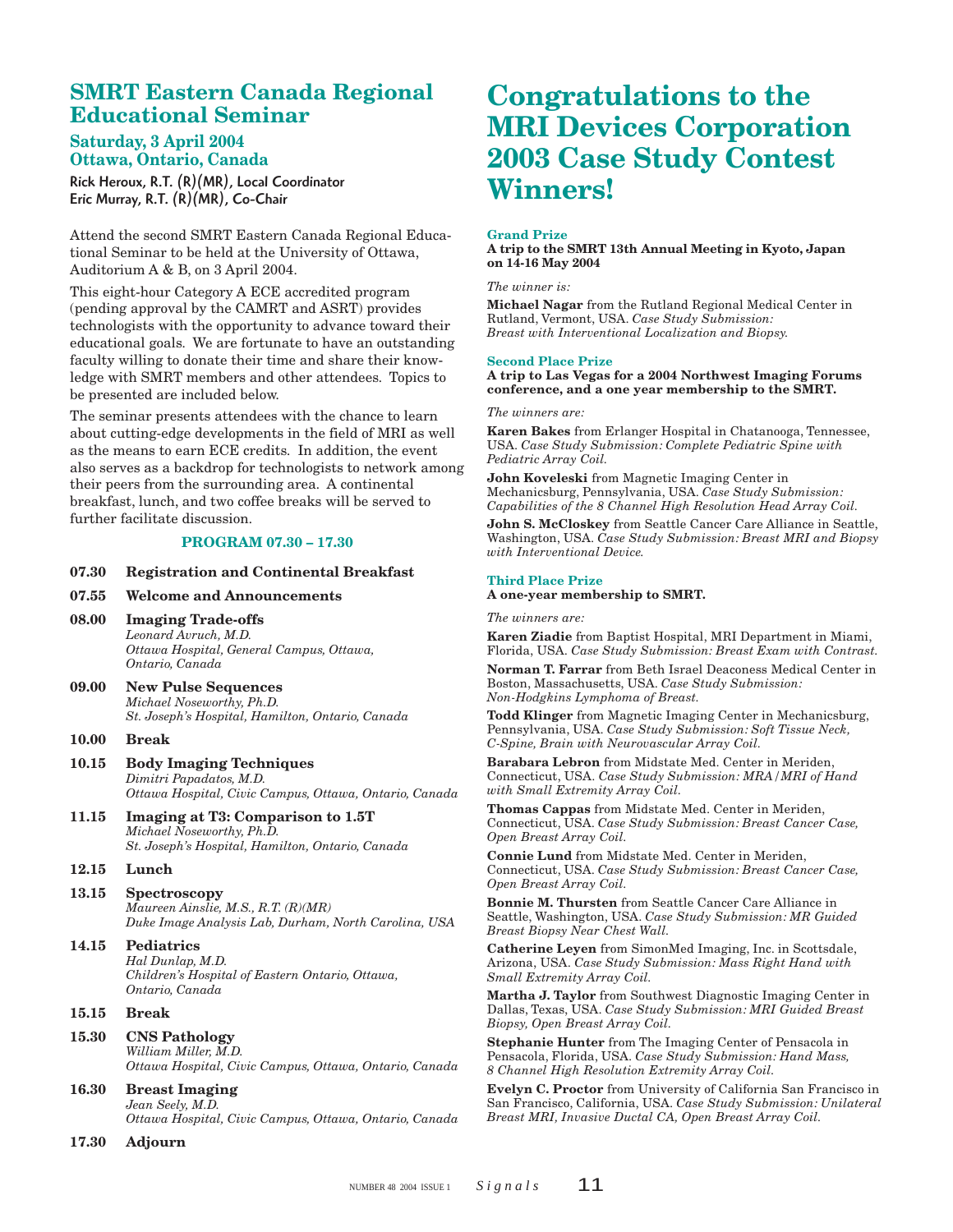## **Pediatric MRI**

# **Preparing the Infant for Brain MRI**

Michael Kean, R.T., MRI Unit, Department of Medical Imaging, Royal Children's Hospital, Parkville, Australia

This article represents the views of its author only and does not reflect those of the International Society for Magnetic Resonance in Medicine and are not made with its authority or approval.



W

**michael.kean@rch.org.au**

**elcome to the new pediatric section of** *Signals.* **This column introduces a regular feature relating to specific aspects of scanning children which will now appear in** *Signals.* **The content of these articles will be provided by leading pediatric centres in Europe, North America, and the Asia Pacific region and will provide tips on how to successfully image children. This information may include protocol/pulse sequence options and case studies. We are keen to respond to all the questions you have regarding pediatric imaging so if you have an individual question or a request for this section please email me at**

In this issue we will<br>cover immobilisation<br>and hearing protection n this issue we will cover immobilisation in children under six months of age undergoing brain examinations. The ultimate goal of any imaging program is to image very small

children without the use of sedation, thus making the examination as minimally invasive as possible. Advances in MR technology have enabled vendors to develop MR systems so that scanners are more efficient and patient friendly, thus providing opportunities for clinical sites to develop strategies to scan younger patients without sedation.

The simplest form of immobilisation technique is to use Vac Fix® (available in Europe and North America) style devices that can be moulded to the fit the baby and combines sound attenuation properties and a robust immobilisation aide. Most sites use the 50 x 70cm (15 litre) bag for routine brain imaging. This device is inexpensive and can be used in all types of clinical and research studies in

patients from the sickest babies through to routine outpatient scans. Depending upon the type of head coil used there may be a learning curve for successful and accurate placement of the baby in the bean bag but it is effective on all vendors systems.

Where possible, babies are fed prior to scanning, then the patients are swaddled in a light weight wrap, hearing protection applied and then allowed to settle in the bean bag prior to scanning (see photos below). If an IV is required this should be inserted prior to feeding. Most sites that use this or a similar technique and have success rates approaching 98% for scans lasting up to 45 minutes. Some babies may take longer to settle and may require bookings close to normal sleep times so it is wise to consult the parents prior to scheduling.

As with all types of imaging, safety is a key component to the successful completion of any examination and as such we must be aware of potential for cross infection as this is a multiuse device, a minimum requirement for pulse oximetry during the

*Continued on page 13* ➠



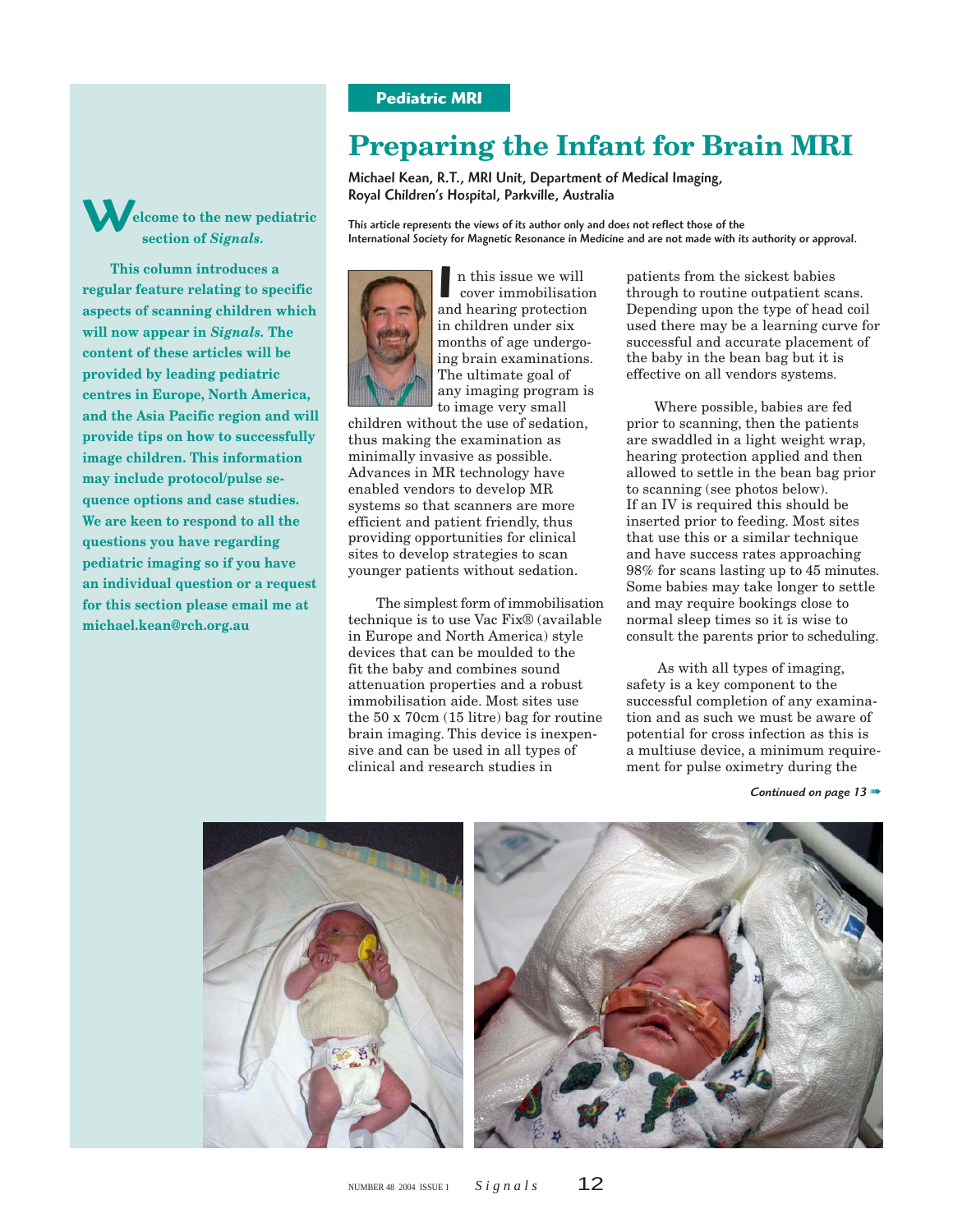## **Precessing in a Vertical Field: Throughput on a Low-Field System (Part 2)**

William Faulkner, B.S., R.T. (R)(MR)(CT)

This article represents the views of its author only and does not reflect those of the International Society for Magnetic Resonance in Medicine and are not made with its authority or approval.



I<br><sub>wr</sub> n the last issue, I wrote about tailoring the study to meet the clinical need. Now I'd like to address issues that may, or may not be under your direct control.

I'm often asked about what one should expect for reasonable throughput. My response is to say that, in my opinion, the major issue that impacts throughput is the time the table is empty between patients. Many sites have limited the number of technologists to one per magnet and the only other staff member may be the receptionist out front. In such a situation, I don't think it's reasonable to expect any more than one patient per hour, particularly on a low field system. In fact, based on some protocols I've seen, that may be tight on a high field system.

The first problem occurs when the MR techologist has to get the next patient ready. For obvious safety and patient care reasons, at no time should the technologist be required to leave a patient in a scanner unattended while they prepare the next patient or perform clerical tasks. In many instances, the job of screening the patient has been given to the receptionist. If the receptionist is the primary person to screen the patient, they should be fully trained and therefore the site should have a defined program for doing so. They should be given a "tune-up" inservice in MR safety at least annually.

In any event, the MR technologist still has the responsibility for insuring the patient has been adequately screened. Nothing can replace talking with the patient. Simply giving them the sheet and saying, "here, fill this out" won't cut it. When a technologist takes time to sit and interview the

patient, they get the opportunity to answer questions the patient may have and also put them at ease by showing the procedure will be performed by a caring and knowledgeable professional. This can be particularly important when dealing with patients who may be a bit on the anxious side to begin with.

The second issue that can occupy a technologist's time, is often the paper work required after a scan is completed. If the site still films (I look forward to the day when a student asks, "what is film?"), then the technologist has to gather the films, often number them, put them together with the request and previous films (probably having had to find them), and then, perhaps even hang them for the radiologist.

If the site has only one technologist to deal with preparing the patients and completing the clerical functions that follow a scan, then the table can be empty up to 20 minutes between patients. My point is not to say that a site should have two technologists per scanner at all times, but if not, they should have adequate ancillary personnel who are well trained in MR safety and patient care. It seems to me that if a site would hire one or two technologist assistants, the trained MR technologist could still talk with each patient prior to each study and that empty-table time can be reduced to as little as 5 minutes. Take 15 minutes multiplied by 10 patients and you have time for at least 3 more patients in the same number of available work hours.

MR sites should look more closely at the organization of their staff rather than taking the easy way out and just minimizing the number of employees.  $\bullet$ 

scan and the requirements of thermoregulation. As the baby is theoretically contained within a polystyrene mould there is a potential to increase the baby's core temperature so we must be aware of the implications of using high SAR sequences.

The other key factor of patient safety relates to hearing protection. New advances in gradient technology and pulse sequence design at highfield have enabled pulse sequences that maximise the system's gradient capabilities to limit the acoustic exposure to below 100dB. Infants tend to be more settled in a quiet environment so methods of attenuating the acoustic signature of the MR should also be employed. Unfortunately some of the methods employed in adults, ear plugs and ear muffs are not always successful in children and may be difficult to adequately position within an immobilisation device. Hearing protection devices such as disposable ear plugs are often ineffective due to air leaks, plug dislodging during the examination and ear muffs not fitting adequately. The best results are obtained when both types of sound conduction are addressed– air and bone. In babies and small infants the best method for attenuating the air conduction pathway is to use commercially available soft ear putty (silicone based) and for the bone transmission an adhesive ear muff such as Mini-Muff (Natus Medical, California, USA). The Mini-Muff only has a maximum attenuation of 7dB but when used in combination with soft moldable substances plus the attenuation properties of the immobilisation device dramatically reduce the potential risk of hearing impairment. Large pediatric institutions often have customised systems that may include music but these are not often available to the general MR community.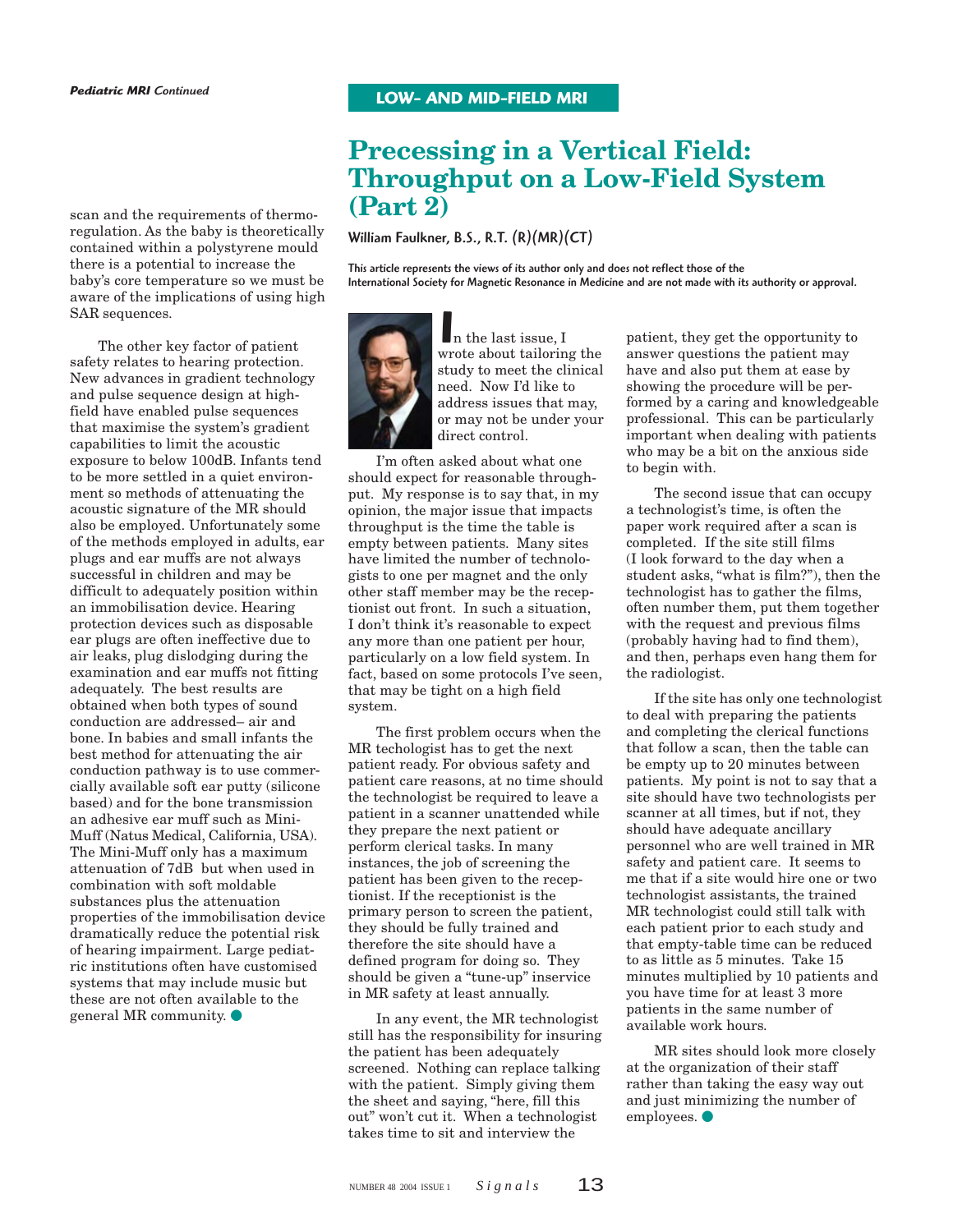# **Cardiac Pacemakers: Growing Evidence for MRI Safety**

Frank G. Shellock, Ph.D., Adjunct Clinical Professor of Radiology, Keck School of Medicine, University of Southern California; Founder, Institute for Magnetic Resonance Safety, Education, and Research; President, Magnetic Resonance Safety Testing Services, Los Angeles, California, USA www.MRIsafety.com www.IMRSER.org

This article represents the views of its author only and does not reflect those of the International Society for Magnetic Resonance in Medicine and are not made with its authority or approval.



The presence of a<br>
pacemaker has repre he presence of a permanent cardiac sented a strict contraindication to magnetic resonance imaging (MRI). The electromagnetic fields (static, gradient, and

radiofrequency fields) used for MRI may cause harm to patients and are generally believed to be potentially detrimental to the function of pacemakers. Proposed adverse interactions between cardiac pacemakers and MRI include excessive heating, possible movement of the device, induction of inappropriate pacing, inhibition of pacing output, alteration of programming with potential damage to the pacemaker circuitry, reed switch malfunction, as well as other unwanted interactions.

Harmful effects to patients with cardiac pacemakers in relation to MRI have been documented. To date, approximately thirteen fatalities have been attributed to cardiac pacemakers in association with the MRI environment. In virtually every case, however, the patient apparently entered the MRI environment without the staff knowing a cardiac pacemaker was present. Importantly, these deaths were poorly characterized, no electrocardiographic data were available for review, it was unknown whether these patients were pacemaker dependent, and no mention was made regarding the actual cause or mechanism of death. By comparison, no irreversible harm has been reported when patients with cardiac pacemakers were carefully monitored during MRI procedures and/or the devices underwent reprogramming prior to the scans.

Regardless of the known hazards of subjecting a patient with a cardiac pacemaker to the MRI environment,

numerous patients (200+) have undergone MRI during purposeful, monitored procedures that were performed in order to conduct necessary diagnostic examinations. These patients were safely and successfully imaged using MR systems operating at static magnetic fields ranging from 0.35- to 1.5-Tesla without any clinically adverse events.

In the majority of these studies, the investigators carefully followed specific strategies designed to safely perform MRI procedures. These strategies included programming the cardiac pacemaker to sub-threshold or an asynchronous mode, programming to a bipolar lead configuration (if possible), only imaging non-pacemakerdependent patients, and limiting the RF power exposure during MRI (including using only send/receive RF coils for head-only or for extremity-only MRI examinations). Careful monitoring by appropriate healthcare professionals was implemented in each case along with other precautions to ensure patient safety. One important precaution was to have an advanced cardiac life support (ACLS)-certified physician present throughout the examination. This physician was aware of MRIrelated safety issues for cardiac pacemakers and capable of recognizing and managing any untoward consequences. Resuscitation equipment was also available in close proximity to the MR system room.

Recently, two studies have addressed MRI safety for cardiac pacemakers. A laboratory investigation conducted by Roguin et al. (2003) studied the effects of MRI performed at 1.5-Tesla on "modern" cardiac pacemakers. MRI-related heating, magnetic field interactions, image artifacts, and the effects of MRI on the functional aspects of the pacemakers were evaluated. The investigators concluded

that modern cardiac pacemakers may be MRI-safe.

In a soon to be published study by Martin et al. (*Journal of the American College of Cardiology,* 2004), one of the largest non-pacemaker-dependent patient populations with permanent cardiac pacemakers underwent MRI procedures at 1.5-Tesla. In order to examine potential risks in the broadest possible population, no restrictions were placed on the anatomy that underwent imaging, the type of pulse sequence or conditions used for MRI. nor on the type of pacemakers present in the patients in this investigation. Only pacemaker-dependent patients were excluded (with the exception of one patient that inadvertently underwent MRI) to eliminate problems if pacing was inhibited during the MRI procedures.

Importantly, cardiologists monitored the patients, Advanced Cardiac Life Support (ACLS)-trained personnel were present during the examinations, and resuscitation equipment was readily available if problems arose for these patients.

The findings in the study by Martin et al. indicated that patient symptoms were mild and transient and did not lead to discontinuation of the MRI examinations. Significant alteration of the pacing threshold was found in a small number of leads tested. These threshold changes required a programmed output change in only two leads and were of no clinical consequence.

Martin et al. concluded that, because of the infinite possibilities of pacing systems, cardiac and lead geometry, as well as variable static, gradient, and RF electromagnetic fields and conditions used for MRI procedures, the absolute safety of pacemaker and MRI interactions presently cannot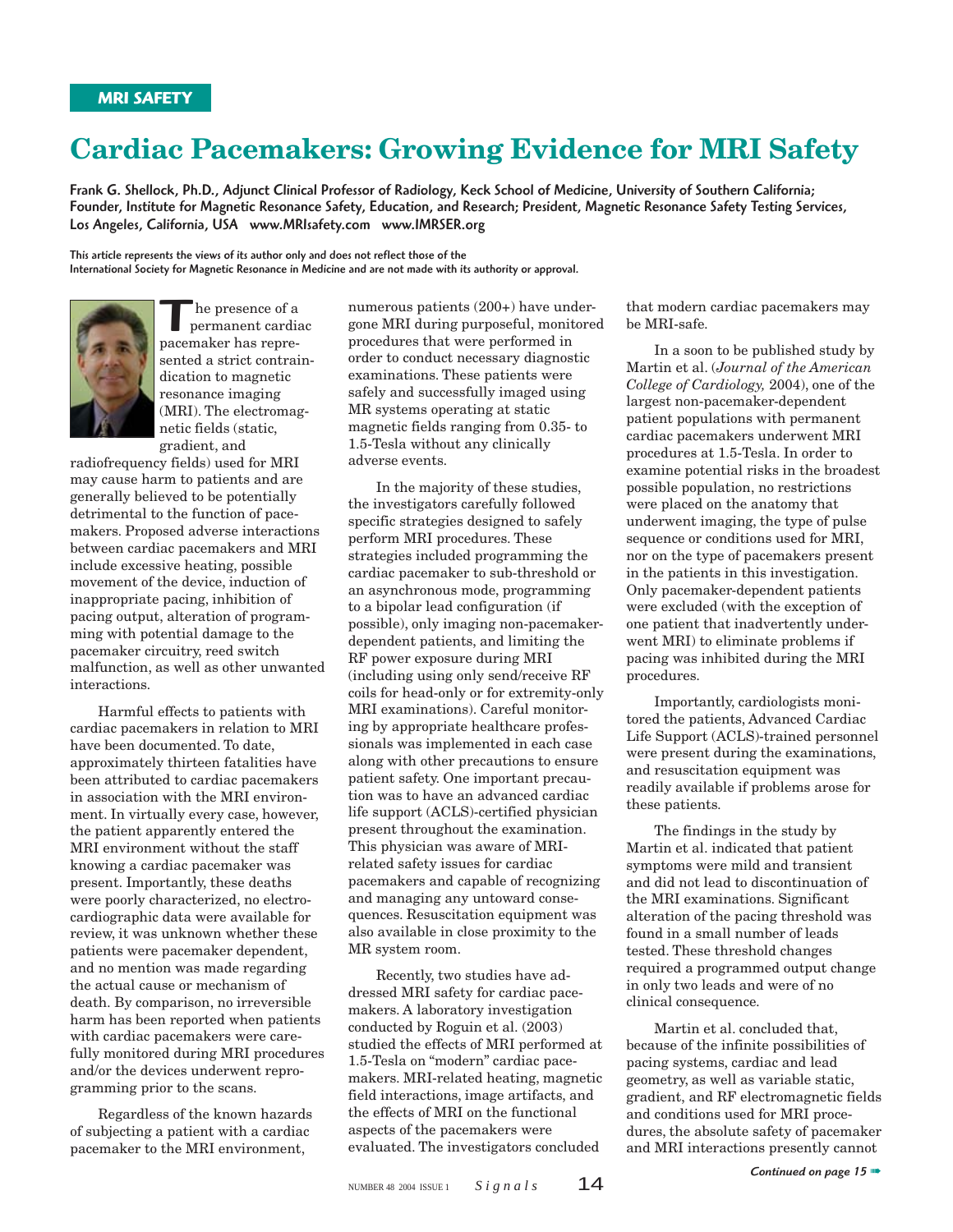#### *MR Safety Continued*

be assured. However, given appropriate patient selection as well as continuous monitoring and preparedness for resuscitation efforts with ACLStrained personnel in attendance, performance of MRI procedures in nonpacemaker dependent patients may be achieved with reasonable safety even at static magnetic field strengths of 1.5-Tesla with an acceptable risk/ benefit profile. It should be noted that the findings described by Martin et al. are highly specific to the MR system, software version running on the scanner, MR imaging conditions, and types of pacemakers and lead systems that were present in the patients.

In consideration of the above, there appears to be growing evidence from *in vitro,* laboratory, and clinical studies that strict restrictions prohibiting MRI procedures in patients with "modern" cardiac pacemakers may be modified in the near future. Similar to performing MRI procedures in patients with other electronically-activated devices (e.g., bone fusion stimulators, cochlear implants, neurostimulation systems, etc.), scanning patients with cardiac pacemakers will involve following highly specific procedures to ensure patient safety.

#### **References**

- 1. Achenbach S, Moshage W, Diem B, Bieberle T, Schibgilla V, Bachmann K. Effects of magnetic resonance imaging on cardiac pacemakers and electrodes. *Am Heart J* 1997;134:467-473.
- 2. Alagona P, Toole JC, Maniscalco BS, et al. Nuclear magnetic resonance imaging in a patient with a DDD pacemaker. *Pacing Clin Electrophysiol* 1989;12:619 (letter).
- 3. Duru F, Luechinger R, Candinas R. MR imaging in patients with cardiac pacemakers. *Radiology* 2001;219:856-858.
- 4. Garcia-Bolao I, Albaladejo V, Benito A, Alegria E, Zubieta J. Magnetic resonance imaging in a patient with a dual chamber pacemaker. *Acta Cardiol* 1998;53:33-35.
- 5. Gimbel JR. Letter to the Editor. *Pacing Clin Electrophysiol* 2003;26:1.
- 6. Gimbel JR, Johnson D, Levine PA, Wilkoff BL. Safe performance of magnetic resonance imaging on five patients with permanent cardiac pace-makers. *Pacing Clin Electrophysiol* 1996;19:913-919.
- 7. Gimbel JR. Implantable pacemaker and defibrillator safety in the MR environment: new thoughts for the new millennium. RSNA Special Cross-Specialty Categorical Course in Diagnostic Radiology: Practical MR Safety Considerations for Physicians, Physicists, and Technologists 2001;69-76.
- 8. Greatbatch W, Miller V, Shellock FG. Magnetic resonance safety testing of a newly-developed, fiber-optic cardiac pacing lead. *JMRI* 2002;16:97-103.
- 9. Juralti NM, Sparker J, Gimbel JR, et al. Strategies for the safe performance of magnetic resonance imaging in selected pacemaker patients (abstract) *Circulation* 2001;104 (Suppl.):3020.
- 10. Lauck G, von Smekal A, Wolke S, Seelos KC, Jung W, Manz M, et al. Effects of nuclear magnetic resonance imaging on cardiac pacemakers. *Pacing Clin Electrophysiol* 1995;18:1549-55.
- 11. Luechinger RC. Safety Aspects of Cardiac Pacemakers in Magnetic Resonance Imaging. Swiss Institute of Technology, Zurich, Dissertation, 2002
- 12. Luechinger RC, Duru F, Zeijlemaker VA, Scheidegger MB, Boesiger P, Candinas R. Pacemaker reed-switch behavior in 0.5, 1.5, and 3.0 Tesla magnetic resonance units: Are reed switches always closed in strong magnetic fields? *Pacing Clin Electrophysiol* 2002;25:1419-1423.
- 13. Luechinger RC, Duru F, Scheidegger MB, Boesiger P, Candinas R. Force and torque effects of a 1.5 Tesla MRI scanner on cardiac pacemakers and ICDs. *Pacing Clin Electrophysiol* 2001;24:199-205.
- 14. Martin ET, Coman JA, Owen W, Shellock FG. Cardiac pacemakers and MRI: Safe evaluation of 47 patients using a 1.5-Tesla MR system without altering pacemaker or imaging parameters. Proc. Intl. Soc. Mag. Reson.in Med. (abstract) 2003;11:2445.
- 15. Martin TE, Coman JA, Shellock FG, Pulling C, Fair R, Jenkins K. Magnetic resonance imaging and cardiac pacemaker safety at 1.5 Tesla. *Journal of the American College of Cardiology* (in press)
- 16. Roguin A, Zviman M, Meininger GR, Rodriguez ER, Dickfeld TM, Lardo AC, Berger RD, Calkins H, Halperin HR. Modern pacemaker and implantable cardioverter-defibrillator systems can be MRI-safe. American Heart Association (abstract), 2003.
- 17. Shellock FG. Reference Manual for Magnetic Resonance Safety, Implants, and Devices: 2004 Edition. Biomedical Research Publications Group, Los Angeles, CA, 2004.
- 18. Shellock FG. Magnetic Resonance Procedures: Health Effects, Safety, and Patient Management CRC Press, LLC, Boca Raton, FL, 2001.
- 19. Shellock FG, O'Neil M, Ivans V, Kelly D, O'Connor M, Toay L, Crues JV. Cardiac pacemakers and implantable cardiac defibrillators are unaffected by operation of an extremity MR system. *AJR Am J Roentgenol* 1999;72:165-170.
- 20. Shellock FG, Tkach JA, Ruggieri PM, Masaryk TJ. Cardiac pacemakers, ICDs, and loop recorder: Evaluation of translational attraction using conventional ("longbore") and "short-bore" 1.5- and 3.0-Tesla MR systems. *JCMR* 2003;5:387-397.
- 21. Sommer T, Vahlhaus C, Lauck G, Smekal A, Reinke M, Hofer U, et al. MR imaging and cardiac pacemakers: *in vitro* evaluation and *in vivo* studies in 51 patients at 0.5 T. *Radiology* 2000;215:869-879.
- 22. Vahlhaus C, Sommer T, Lewalter T, Schimpf, R, Schumacher B, Jung W, et al. Interference with cardiac pacemakers by magnetic resonance imaging: Are there irreversible changes at 0.5 Tesla? *Pacing Clin Electrophysiol* 2001;24(Pt. I):489-95.



... is published by the International Society for Magnetic Resonance in Medicine, 2118 Milvia Street, Suite 201, Berkeley, CA 94704, USA.

*Signals* **is produced quarterly for the benefit of the SMRT membership. In addition to this printed copy of** *Signals***, an electronic version is available to members on the SMRT Website. Remember to check the website often for updates and features that are important to you at: www.ismrm.org/smrt**

#### **PUBLICATIONS COMMITTEE:**

Gregory Colin Brown, R.T., *Publications Committee Chair* Julie Strandt-Peay, B.S.M., R.T. (R)(MR), *Signals Newsletter Editor*

Anne M. Sawyer-Glover, B.S., R.T. (R)(MR) *SMRT Educational Seminars Editor*

Cindy T. Hipps, B.H.S., R.T. (R)(MR) *Electronic Submissions Committee Chair* Maureen Ainslie, M.S., R.T. (R)(MR)

Kelly Baron, B.S.R.T. (R)(MR)

John M. Christopher, B.A., R.T.

William Faulkner, B.S., R.T. (R)(MR)(CT) C.N.M.T. Maureen N. Hood, M.S., R.N., R.T. (R)(MR)

Michael Kean, R.T.

John A. Koveleski, R.T. (R)(MR)

Frank G. Shellock, Ph.D.

## Judy L. Wood, R.T. (R)(MR)

## **OFFICERS:**

**President:** Maureen Ainslie, M.S., R.T. (R)(MR) **President-Elect:** Cindy T. Hipps, B.H.S., R.T. (R)(MR) **Past-President:** John A. Koveleski, R.T. (R)(MR) **Secretary:** William Faulkner, B.S., R.T. (R)(MR)(CT) **Treasurer:** Anne M. Sawyer-Glover, B.S., R.T. (R)(MR)

ISMRM Executive Director: Jane Tiemann

ISMRM Associate Executive Director: Jennifer Olson

ISMRM Publications Manager, Design and Layout: Sheryl Liebscher

© 2004 by International Society for Magnetic Resonance in Medicine Phone: +1 510 841 1899<br>Fax: +1 510 841 2340 Fax: +1 510 841 2340 E-mail: smrt@ismrm.org SMRT Website: www.ismrm.org/smrt